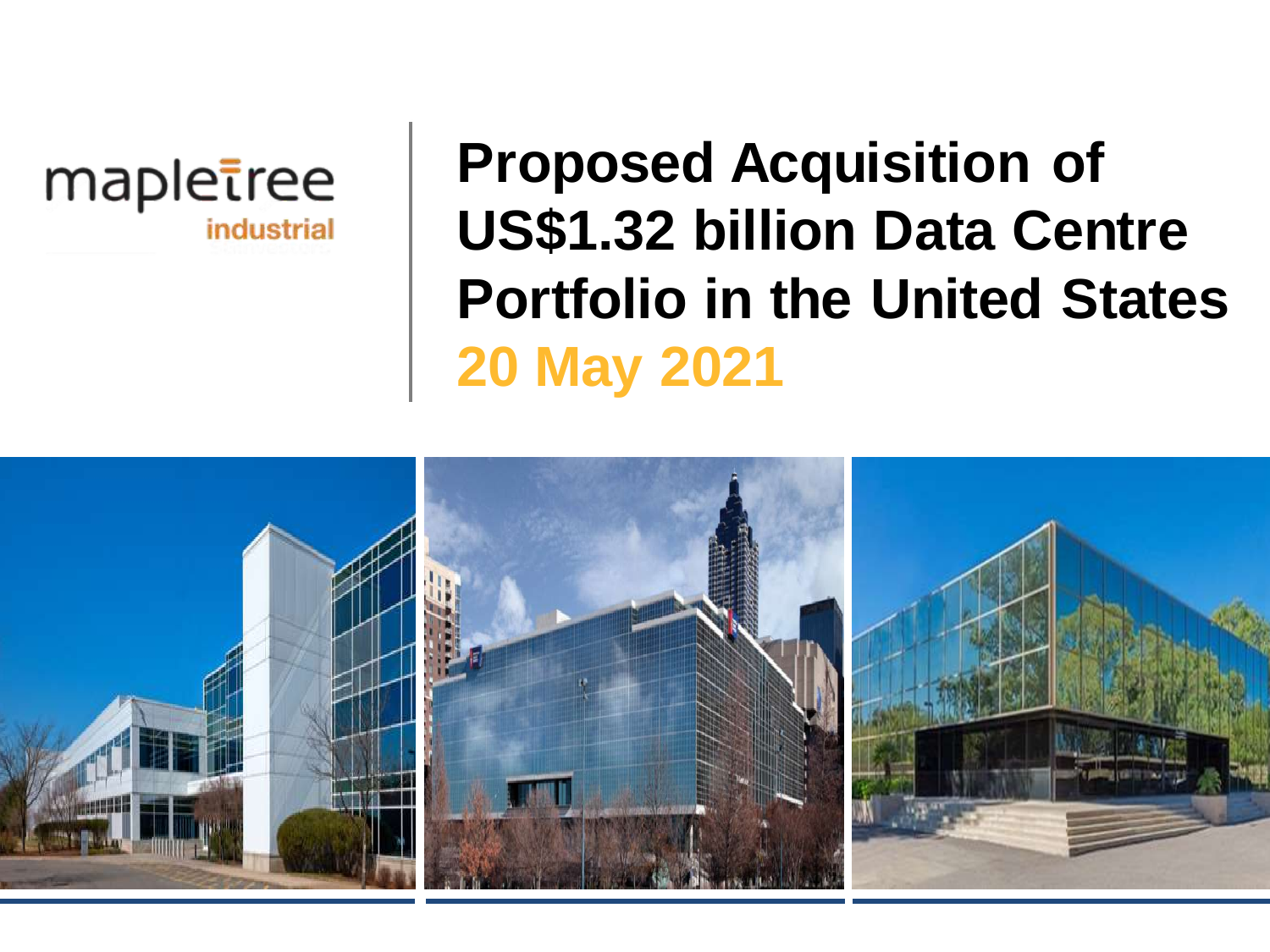### Important Notice

NOT FOR PUBLICATION OR DISTRIBUTION, DIRECTLY OR INDIRECTLY, IN OR INTO THE UNITED STATES OF AMERICA ("U.S."), EUROPEAN ECONOMIC AREA, UNITED KINGDOM, CANADA, JAPAN OR AUSTRALIA

This presentation should be read in conjunction with the announcement released by Mapletree Industrial Trust ("MIT") on 20 May 2021 titled "The Proposed Acquisition of 29 Data Centres Located in the United States of America" (the "**Acquisition Announcement**"). For terms not defined herein, please refer to the Acquisition Announcement. Any discrepancies in the tables, graphs and charts included herein between the listed amounts and totals thereof are due to rounding. This presentation has been prepared by Mapletree Industrial Trust Management Ltd., as the manager of MIT (the "**Manager**")f or inf ormation purposes only and should not be usedfor any other purposes. The contents of this presentation have not been reviewed by any regulatory authority. The information and opinions in this presentation are provided as at the date of this document (unless stated otherwise), are subject to change without notice, its accuracy is not guaranteed and it may not contain all material information concerning MIT. None of the Manager, MIT nor any of their respective affiliates, advisors and representatives or any of their respective holding companies, subsidiaries, affiliates, associated undertakings or controlling persons, or any of their respective directors, officers, partners, employees, agents, representatives, advisers (including any global co-ordinator and bookrunner in respect of any equity fund raising that may be undertaken by the Manager) or legal advisers makes any representation or warranty, express or implied, and whether as to the past or the future regarding, and none of them assumes any responsibility or liability whatsoever (in negligence or otherwise) for, thef airness, accuracy, completeness or correctness of, or any errors or omissions in, any information contained herein or as to the reasonableness of any assumption contained herein or therein, or for any loss howsoever arising whether directly or indirectly from any use, reliance or distribution of these materials or its contents or otherwise arising in connection with this presentation. Further, nothing in this presentation should be construed as constituting legal, business, tax or financial advice. None of Mapletree Investments Pte Ltd (the "**Sponsor**"), MIT, the Manager, DBS Trustee Limited (as trustee of MIT) or their respective subsidiaries, affiliates, advisors, agents or representatives have independently verified, approved or endorsed the material herein.

This presentation contains forward-looking statements that involve assumptions, risks and uncertainties. Such forward-looking statements are based on certain assumptions and expectations of future events regarding MIT's present and future business strategies and the environment in which MIT will operate, and must be read together with those assumptions. Although the Manager believes that such forwardlooking statements are based on reasonable assumptions, it can give no assurance that these assumptions and expectations are accurate, projections will be achieved, or that such expectations will be met. Actual future performance, outcomes and results may differ materially from those expressed in forward-looking statements as a result of a number of risks, uncertainties and assumptions. Representative examples of these risks, uncertainties and assumptions include (without limitation) general industry and economic conditions, interest rate trends, cost of capital and capital av ailability, competition from similar dev elopments, shifts in expected levels of property rental income, changes in operating expenses including employee wages, benefits and training, governmental and public policy changes and the continued av ailability of financing in the amounts and the terms necessary to support future business. You are cautioned not to place undue reliance on thesef orward-boking statements, which are based on the Manager's current view of future events. The Manager does not assume any responsibility to amend, modify or revise any forward-looking statements, on the basis of any subsequent developments, information or events, or otherwise. The past performanceof MIT and the Manager is not necessarily indicative of their future performance.

These materials contain a summary only and do not purport to contain all of the information that may be required to evaluate any potential transaction mentioned in this presentation. You should conduct y our own independent analysis of the Sponsor, the Manager and MIT, including consulting your own independent legal, business, tax and financial advisers and other advisers in order to make an independent determination of thesuitability, merits and consequences of investment in MIT.

The value of units in MIT ("Units") and the income derived from them may fall as well as rise. Units are not obligations of, deposits in, or quaranteed by the Manager, or any of its affiliates. An investment in Units is subject to investment risks, including the possible loss of the principal amount invested. Investors have no right to request the Manager to redeem their Units while the Units are listed. It is intended that Unitholders may only deal in their Units through trading on the Singapore Exchange Securities Trading Limited (the "SGX-ST") Listing of the Units on the SGX-ST does not quarantee a liquid market for the Units.

This presentation is for information only and does not constitute or form part of an offer, solicitation, recommendation or invitation for the sale or purchase of any securities of MT in Singapore or any other jurisdiction nor should it or any part of it form the basis of or be relied upon in connection with any investment decision, contract or commitment whatsoev er. You agree that you will not rely on any representation or warranty implied herein or the informationcontained hereinin any action or decision you may takeor make.

This presentation is being provided to you for the purpose of providing information in relation to the forthcoming transaction by MIT. This presentation is not being distributed by, nor has it been approved for the purposes of section 21 of the Financial Services and Markets Act 2000 ("FSMA") by, a person authorised under FSMA. This presentation is being communicated only to persons in the United Kingdom who are (i) authorised firms under the FSMA and certain other investment prof essionals falling within article 19 of the FSMA (Financial Promotion) Order 2005 (the "**FPO**") and directors, officers and employees actingfor such entities in relation to investment; or (ii) high value entities falling within article 49 of the FPO and directors, officers and employees acting for such entities in relation to investment; (iii) persons to whom it may otherwiselawfully be communicated.

The securities of MT have not been and will not be registered under the United States Securities Act of 1933, as amended (the "Securities Act") or under the securities laws of any state or other jurisdiction of the United States, and may not be offered or sold within the United States except pursuant to an exemption from, or in a transaction not subject to, the registration requirements of the Securities Act and in compliance with any applicable state securities laws. The Manager does not intend to conduct a public offeringof any securities of MIT in the United States.

Neither this presentation nor any part thereof may be (a) used or relied upon by any other party or for any other purpose, (b) copied, photocopied, duplicated or otherwise reproduced in any form or by any means, or (c) forwarded, published, redistributed, passed on or otherwise disseminated or quoted, directly or indirectly, to any other person either in your organisation or elsewhere. By attending this presentation, you agree to be bound by the terms above.

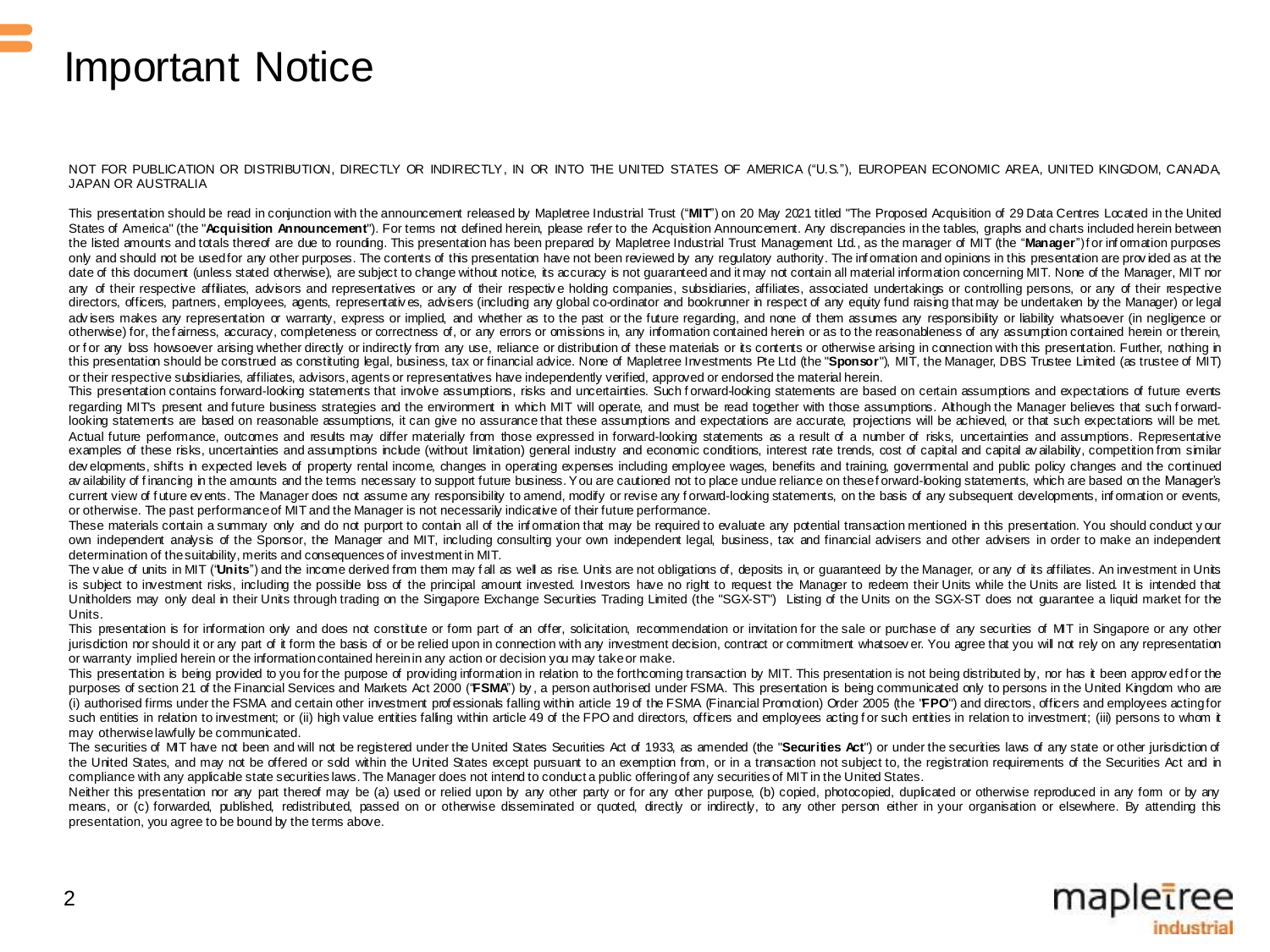

|                         | Overview                                               | 4  |
|-------------------------|--------------------------------------------------------|----|
| $\mathbf{2}$            | Rationale for and Benefits of the Proposed Acquisition |    |
| $\boldsymbol{3}$        | <b>Funding Structure</b>                               | 19 |
| $\overline{\mathbf{A}}$ | Conclusion                                             | 21 |
| 5                       | Appendix                                               | 23 |

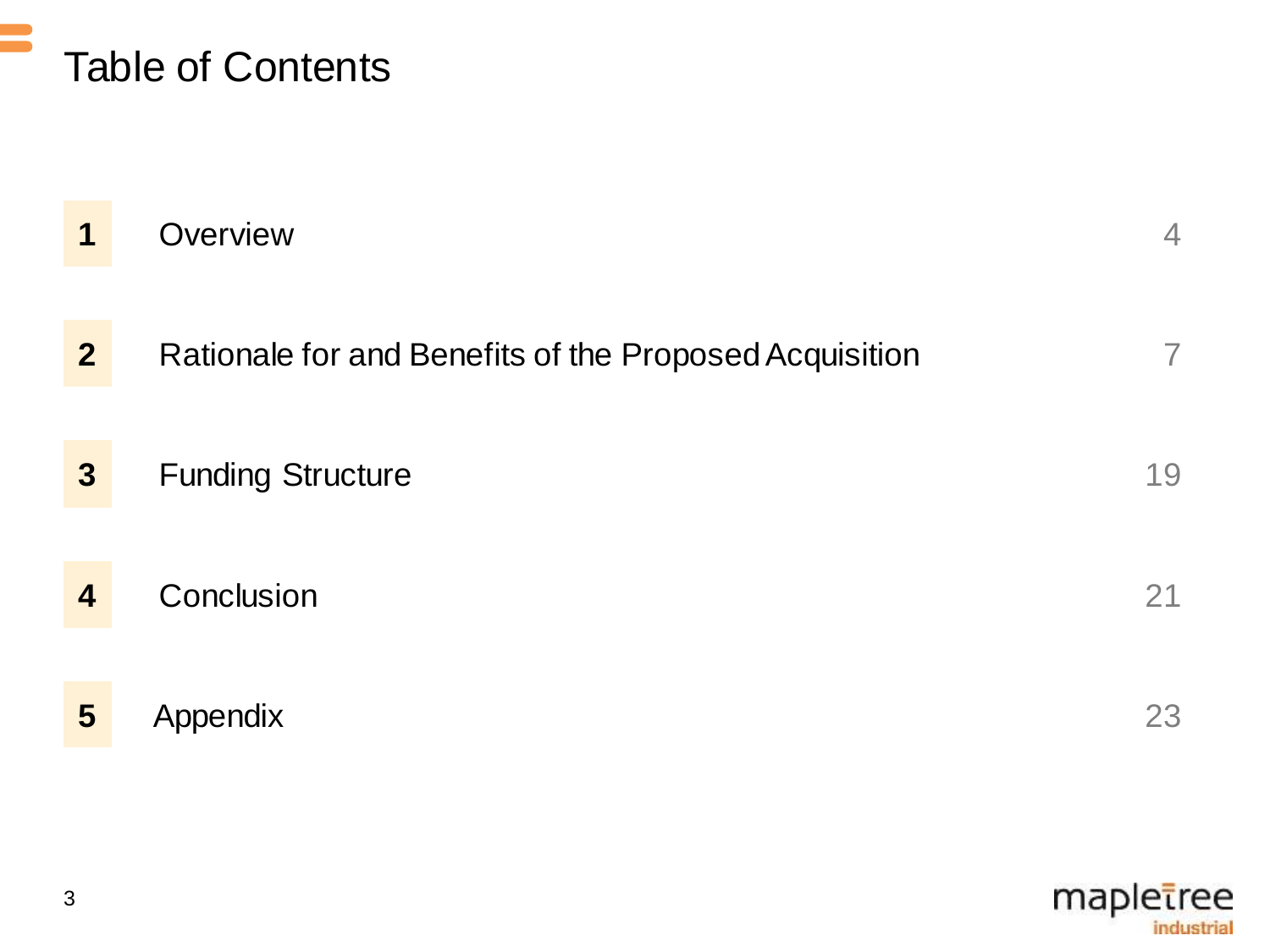

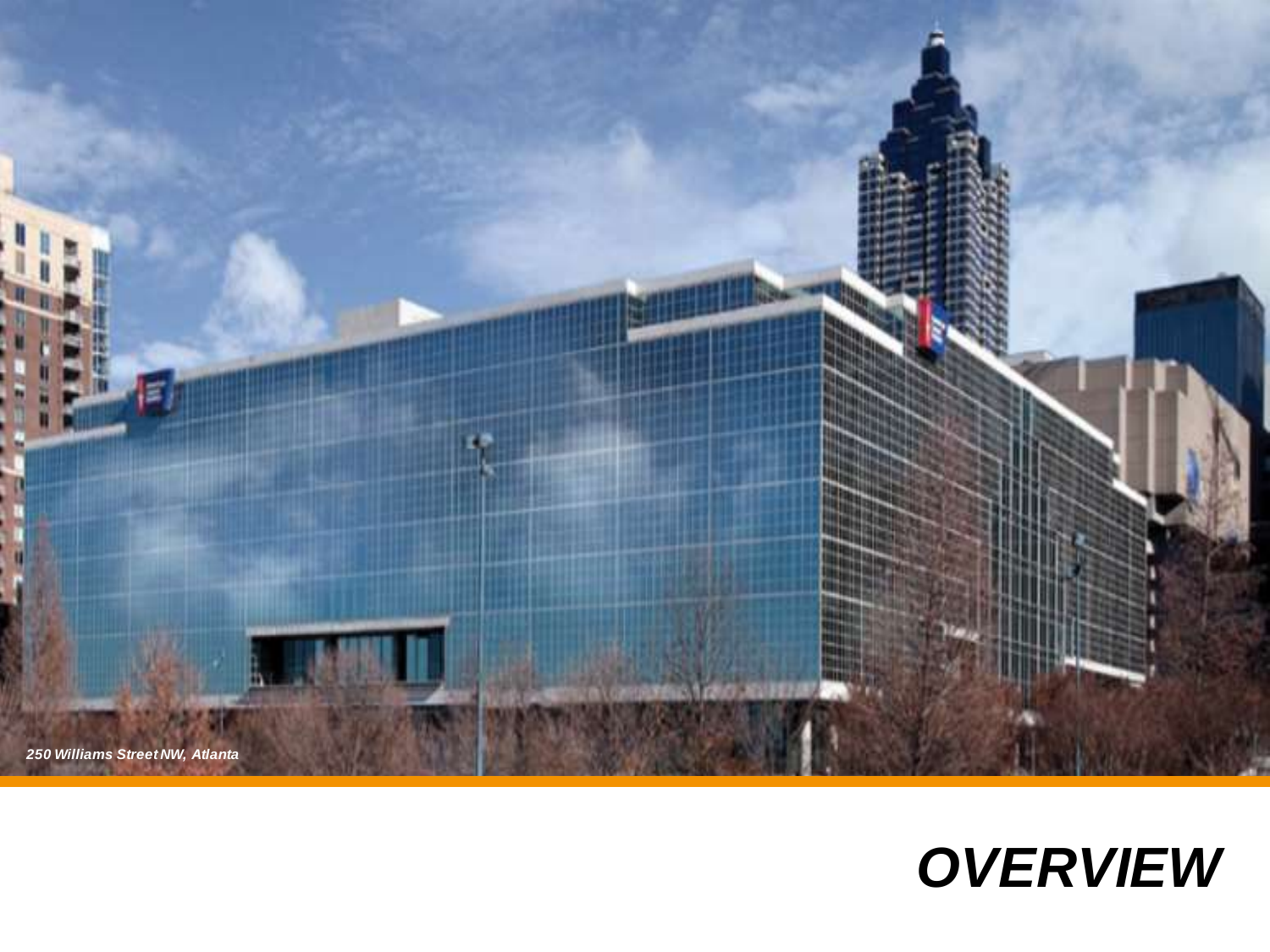# Overview of the Proposed Acquisition

| <b>Proposed Acquisition</b>         | Acquisition of a portfolio of 29 data centres <sup><math>(1)</math></sup> in the U.S. (the "New Portfolio")                            |
|-------------------------------------|----------------------------------------------------------------------------------------------------------------------------------------|
| <b>Vendors</b>                      | Subsidiaries of Sila Realty Trust, Inc.                                                                                                |
| <b>Valuation</b>                    | US\$1,335.0 million <sup>(2)</sup> (S\$1,802.3 million) <sup>(3)</sup>                                                                 |
| <b>Purchase Consideration</b>       | Purchase Consideration: US\$1,320.0 million (S\$1,782.0 million)<br>Total Acquisition Outlay: US\$1,345.1 million (S\$1,815.9 million) |
| <b>Method of Financing</b>          | Combination of debt and equity, with the final debt / equity structure to be decided at a later<br>stage                               |
| <b>Land Area</b>                    | 8.4 million sq ft                                                                                                                      |
| <b>Net Lettable Area</b><br>("NLA") | 3.3 million sq ft                                                                                                                      |
| <b>Target Completion Date</b>       | 3Q2021                                                                                                                                 |

1 One of the 29 assets is encumbered by an existing tenant's purchase rights<br>2 Independent valuation by Newmark Knight Frank Valuation & Advisory, LLC

2 Independent valuation by Newmark Knight Frank Valuation & Advisory, LLC as at 30 April 2021

5 3 Unless otherwise stated, an illustrative exchange rate of US\$1.00 to S\$1.35 is used in this presentation

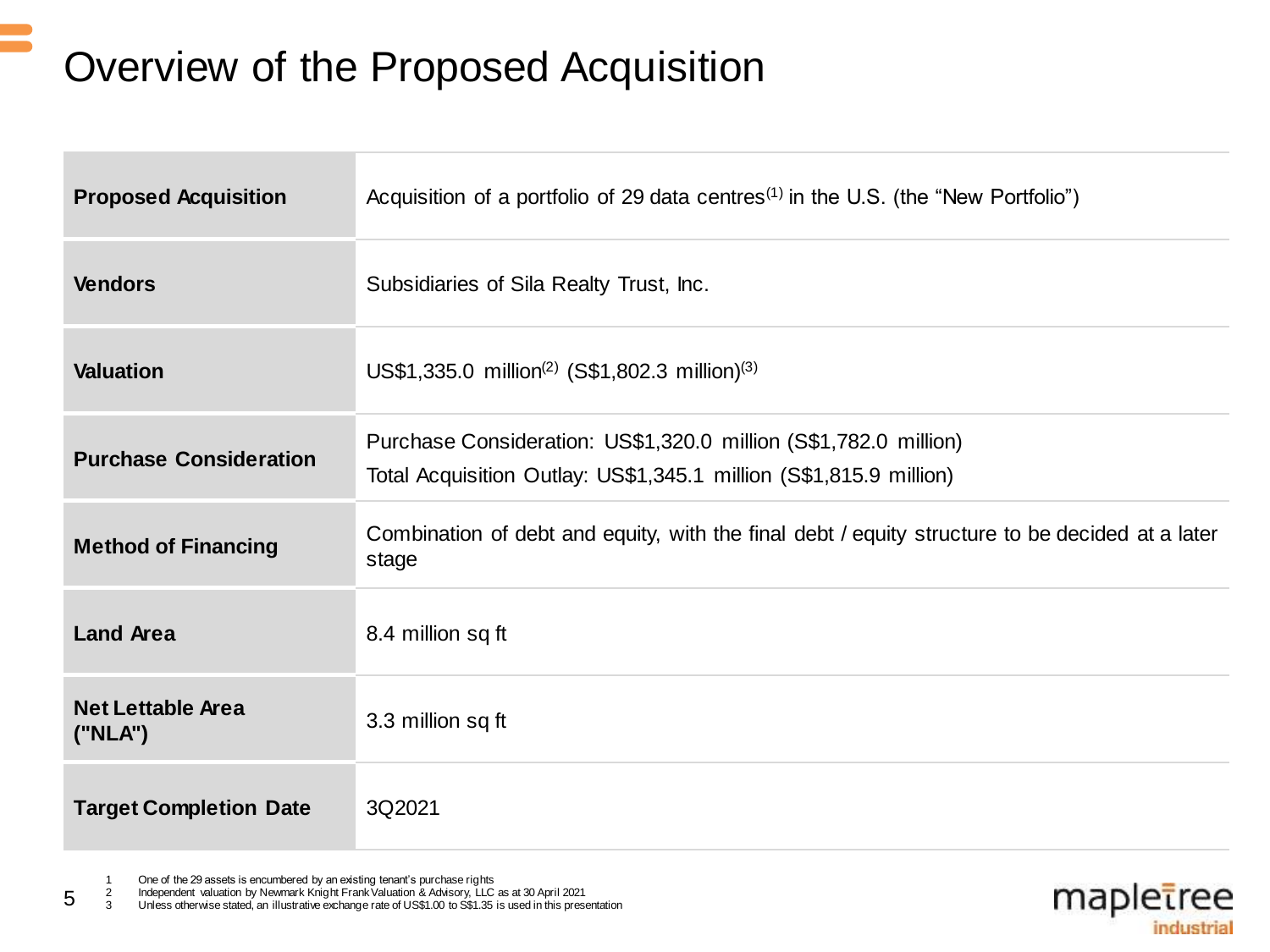# Overview of the New Portfolio

### **MIT expected to become one of the largest owners of data centres among REITs listed in APAC(1)**



1 By Assets Under Management ("AUM")

6

- 2 One of the 29 assets is encumbered by an existing tenant's purchase rights
- 3 Includes 250 Williams Street NW, Atlanta with an occupancy of 63.5% as at 1 June 2021. Excluding 250 Williams Street NW, Atlanta, New Portfolio occupancy is at 98.4% as at 1 June 2021

All Properties are sited on freehold land, except for 2005 East Technology Circle, Tempe and part of 250 Williams Street NW, Atlanta, which will have remaining land tenures of 61.6 years and 46.7 years respectively as at 1 June 2021

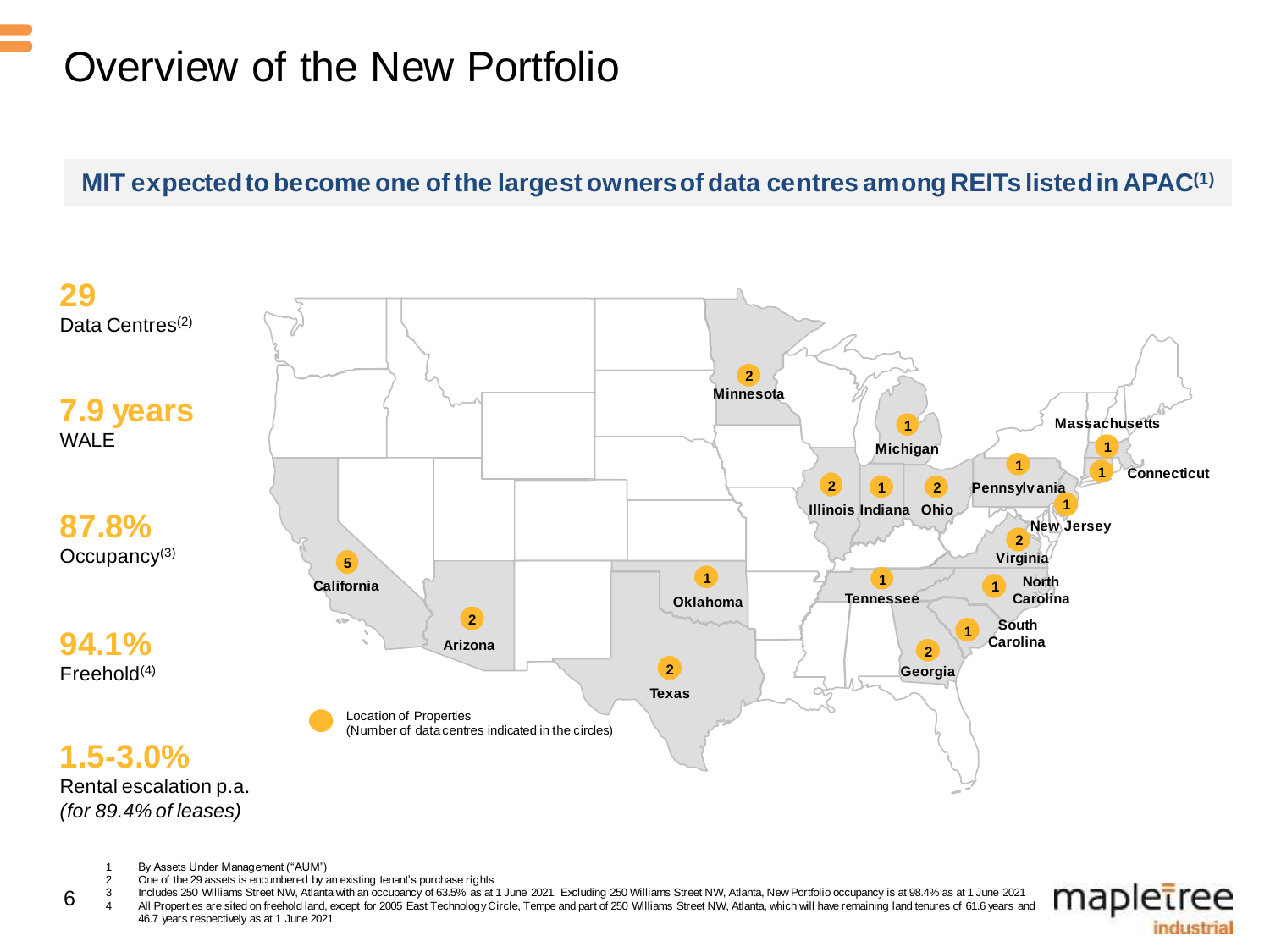# *RATIONALE FOR AND BENEFITS OF THE PROPOSED ACQUISITION*

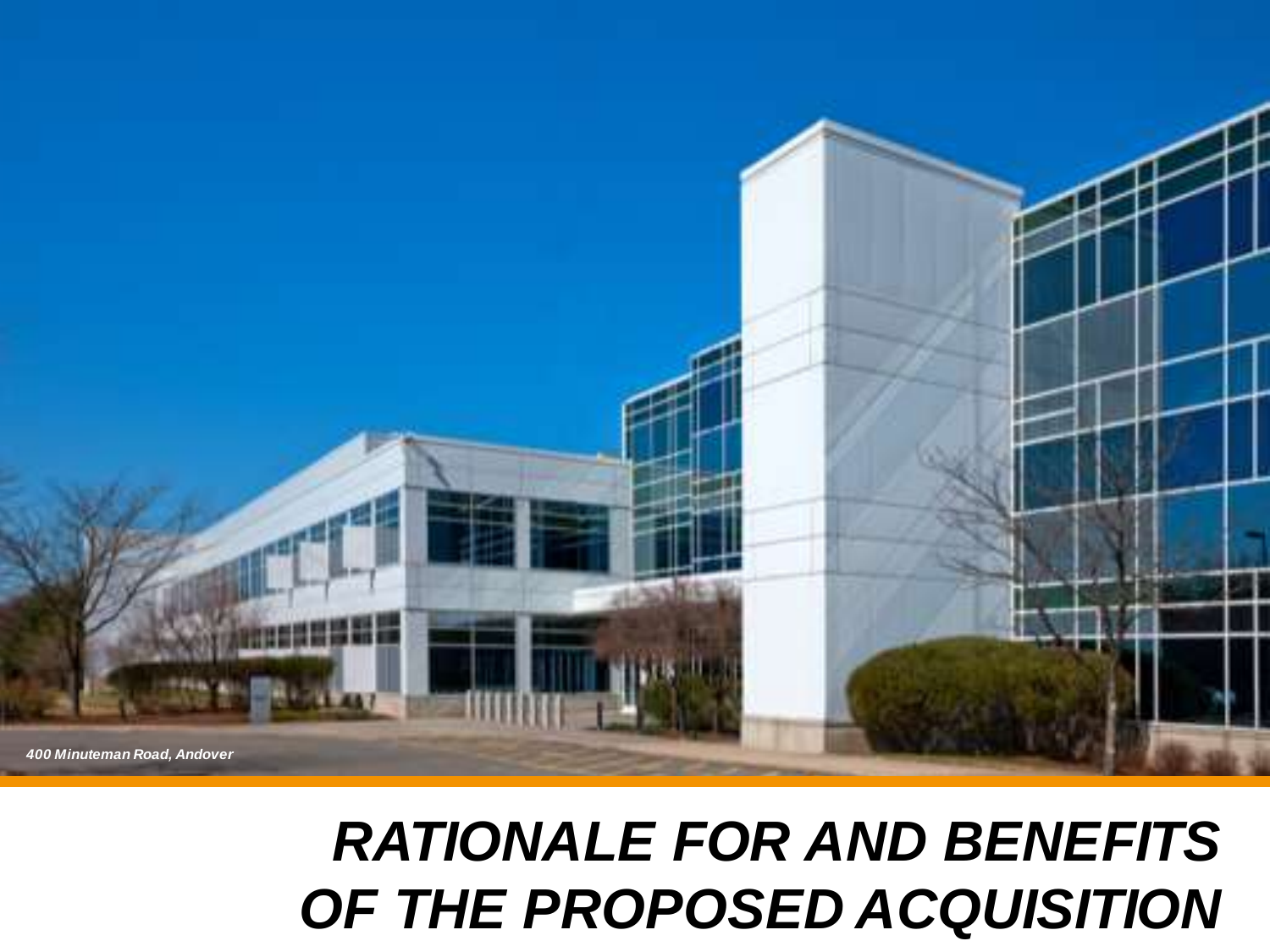### Rationale for and benefits of the Proposed Acquisition

Increases MIT's portfolio of good quality data centres underpinned by secular tailwinds 1

Deepens and diversifies MIT's data centre footprint across key U.S. markets 2

Enhances income stability of the Enlarged Portfolio 3

Provides further income growth opportunities for MIT 4

DPU and NAV per Unit accretive to Unitholders 5

Leverages the Sponsor's strong support and broad platform 6

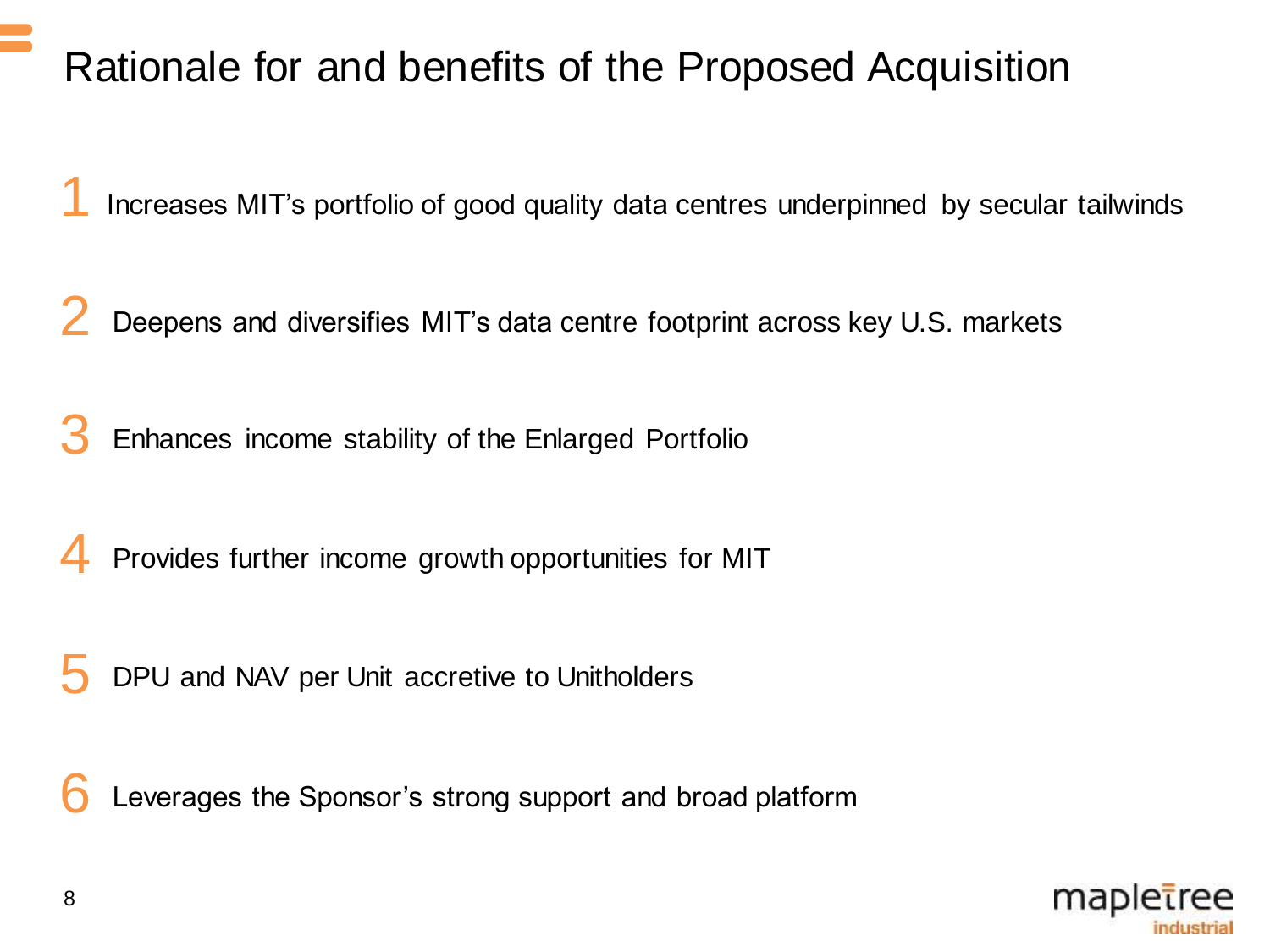### Increases MIT's portfolio of good quality data centres underpinned by strong secular tailwinds 1

#### **In line with MIT's target for data centres to comprise up to 2/3 of total portfolio**



Based on MIT's book value of investment properties as well as MIT's interest of the joint venture with Mapletree Investments Pte Ltd ("MIPL") in three fully fitted hyperscale data centres and 10 Powered Shell data centres in North America and included MIT's right of use assets of S\$26.3 million as at 31 March 2021



9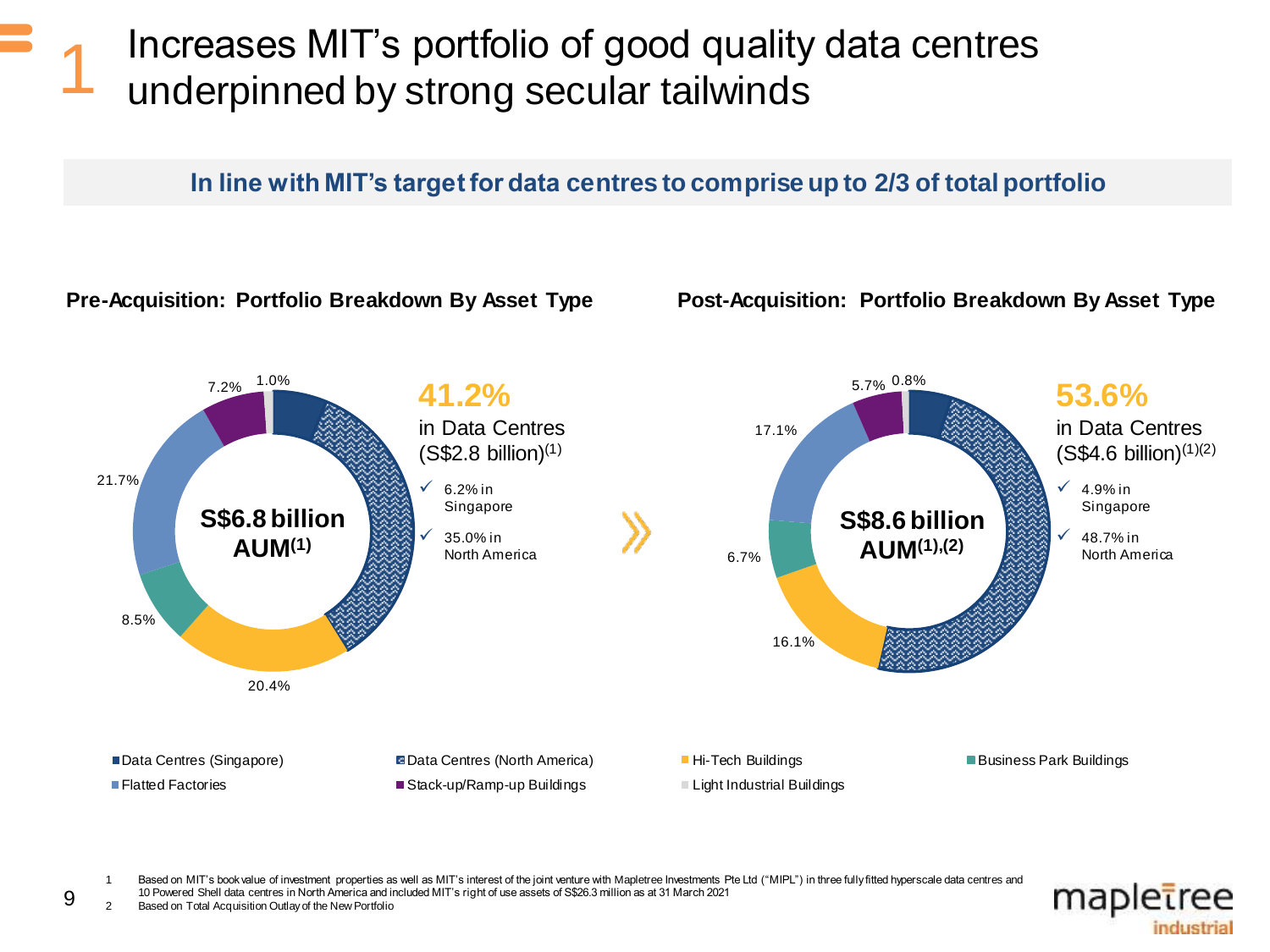### Increases MIT's portfolio of good quality data centres underpinned by strong secular tailwinds

### **Secular tailwinds supporting resilience and growth with COVID-19 accelerating digitalisation**

**9.2%** CAGR of global leased data centre market revenue (2019-2025E)<sup>(1)</sup>



**Data localisationand edge computing** driving further data centre demand

*Accelerating demand from COVID-19 pandemic*

Source: 451 Research LLC, 1Q2021

1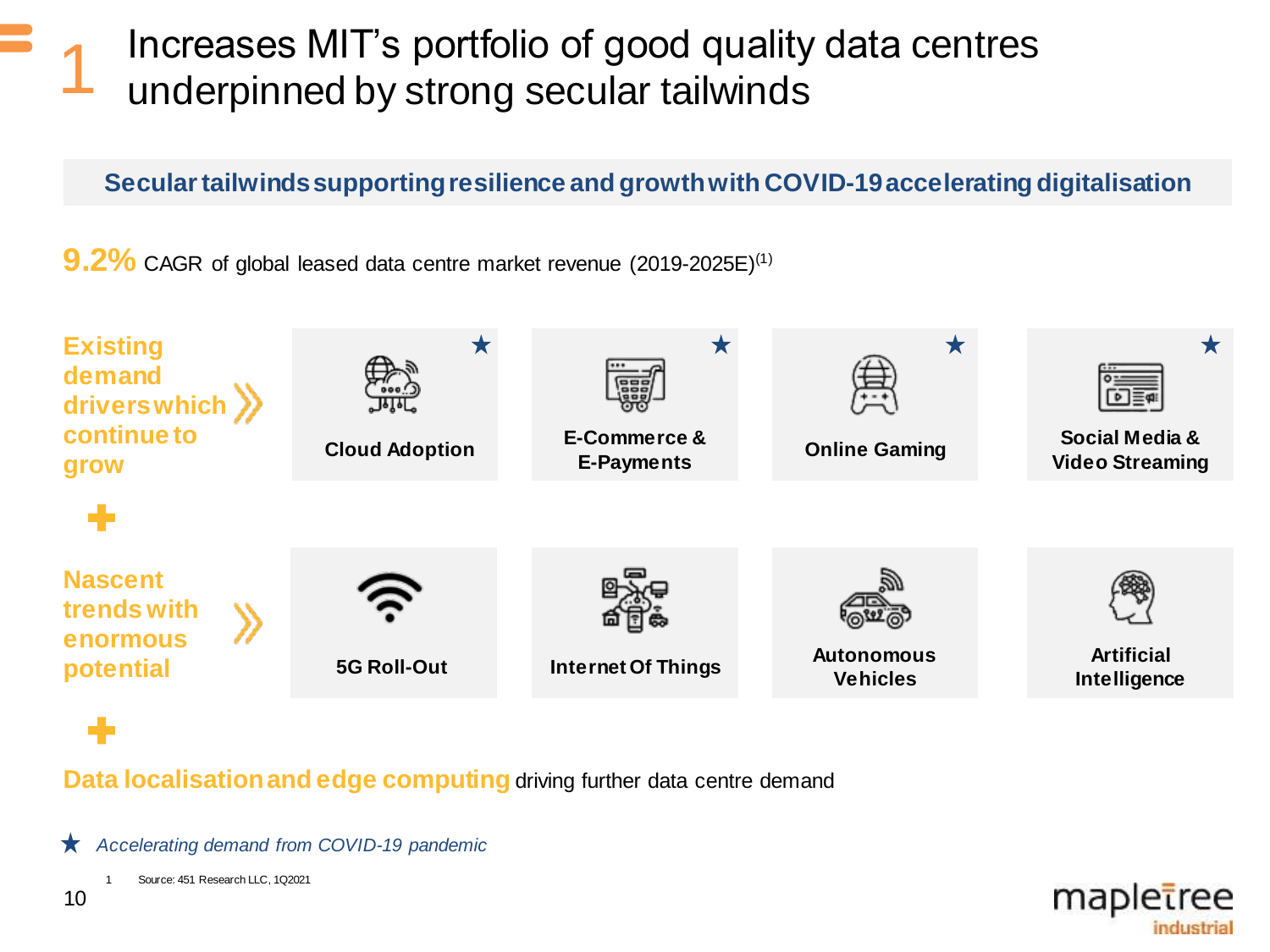### Deepens and diversifies MIT's data centre footprint across key U.S. markets 2

#### **Increased strategic presence in the world's largest data centre market**

- MIT to have presence in 13 of top 15 Markets: Addition of Chicago, Silicon Valley, Los Angeles and Houston
- Deepening presence in key markets: Northern Virginia and Atlanta remain largest markets for MIT
- Gross rental income ("GRI") contribution of top 15 North American data centre markets: 64.2%<sup>(1),(2)</sup>

#### **MIT Portfolio NLA In Top 15 North American Data Centre Markets ('000 sq ft) (3)**



1 Source: 451 Research LLC, 1Q2021

11

2 By *pro forma* GRI based on MIT's portfolio as at 31 March 2021 and assuming that the Proposed Acquisition is completed on 1 June 2021

Based on the total NLA of MIT's Wholly-Owned North American Data Centres and the joint venture with MIPL in relation to the Mapletree Rosewood Data Centre Trust ("MRODCT") portfolio



**Total Portfolio NLA ('000 sq ft)**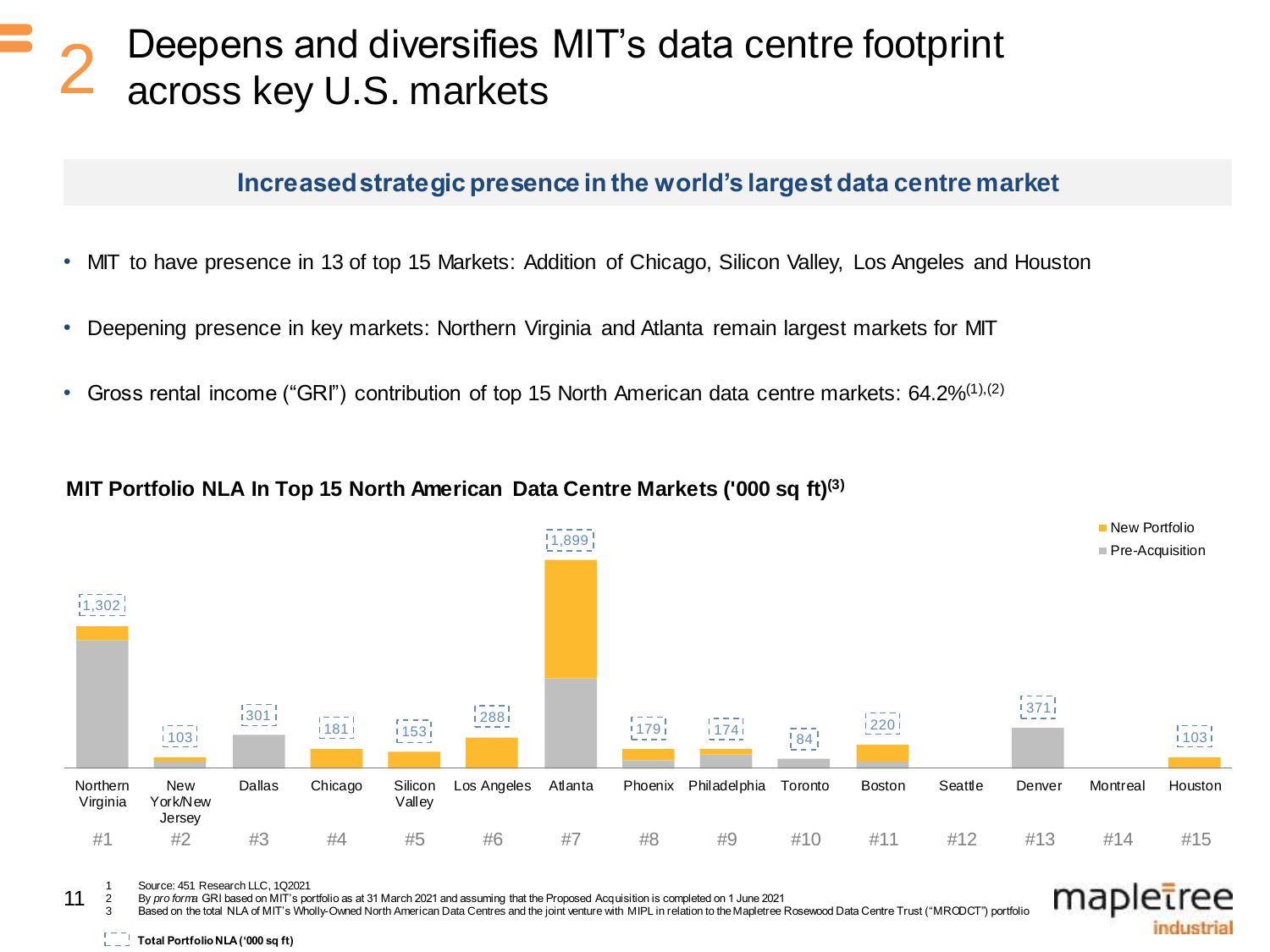### Enhances income stability of the Enlarged Portfolio 3

### **Long, well-spread lease expiry profile**



mapletree

industrial

1 By GRI as at 1 June 2021

2 Based on MIT's 50% interest of the joint venture with MIPL in three fully fitted hyperscale data centres and 10 Powered Shell data centres in North America through MRODCT

12 3 By *pro forma* GRI based on MIT's portfolio as at 31 March 2021 and assuming that the Proposed Acquisition is completed on 1 June 2021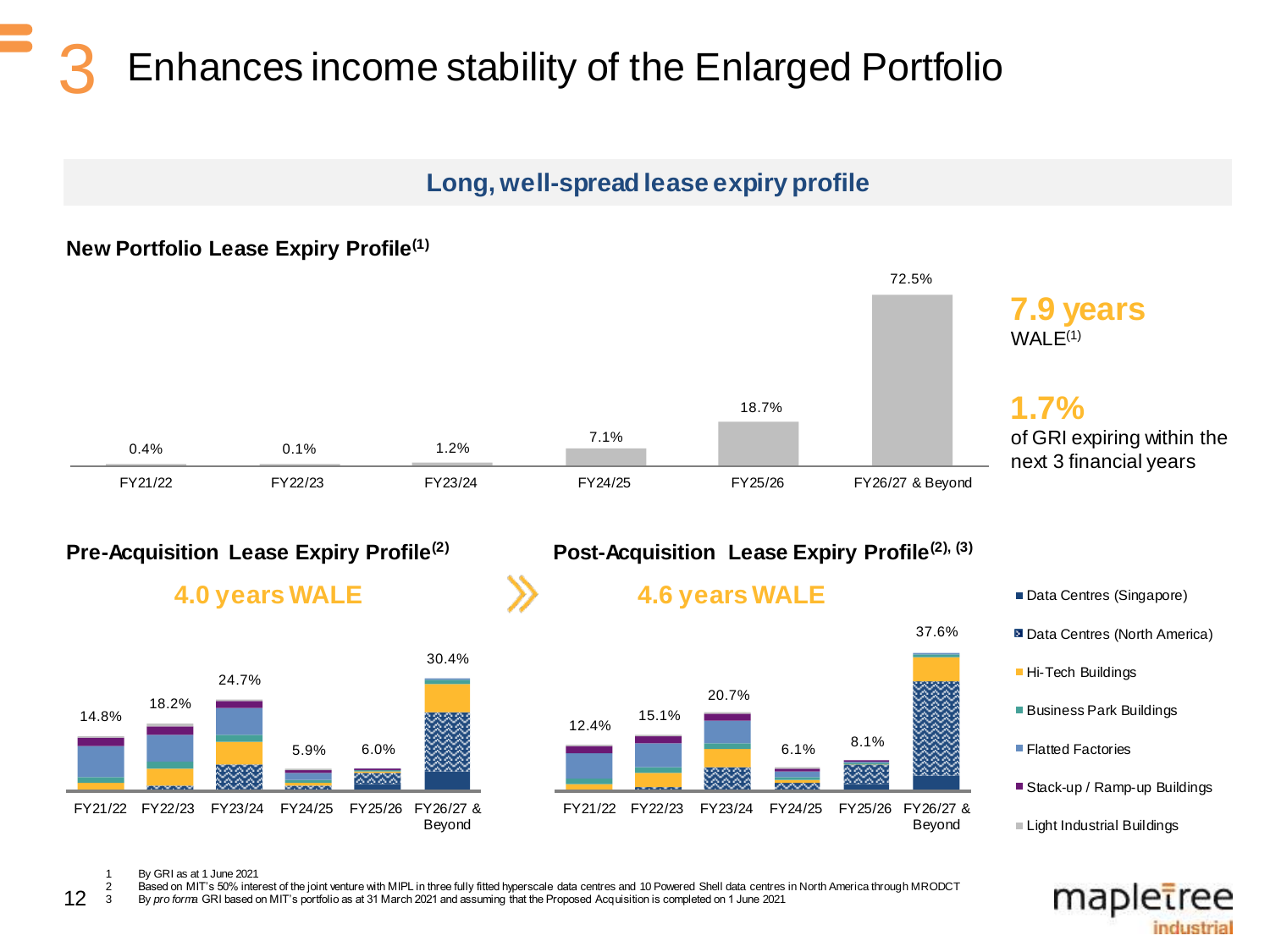### Enhances income stability of the Enlarged Portfolio (cont'd) 3

#### **Diverse tenant base increases income diversification**

33.3% > 30.6% GRI from Top 10 tenants (Pre vs. Post-Acquisition)

![](_page_12_Figure_3.jpeg)

#### **New Portfolio Top 10 Tenants(1) MIT Top 10 Tenants Post-Acquisition(1),(2)**

![](_page_12_Figure_6.jpeg)

**Pre-Acquisition(1),(2)**

mapletree

industrial

1 By GRI as at 1 June 2021

2 The identities of certain tenants cannot be disclosed due to the strict confidentiality obligations under the lease agreements

13 3 Dawn Acquisitions LLC (doing business as Evoque Data Center Solutions) is a portfolio company of Brookfield Infrastructure Partners, and was acquired from AT&T

4 Including contributions from the same tenants at MIT's existing properties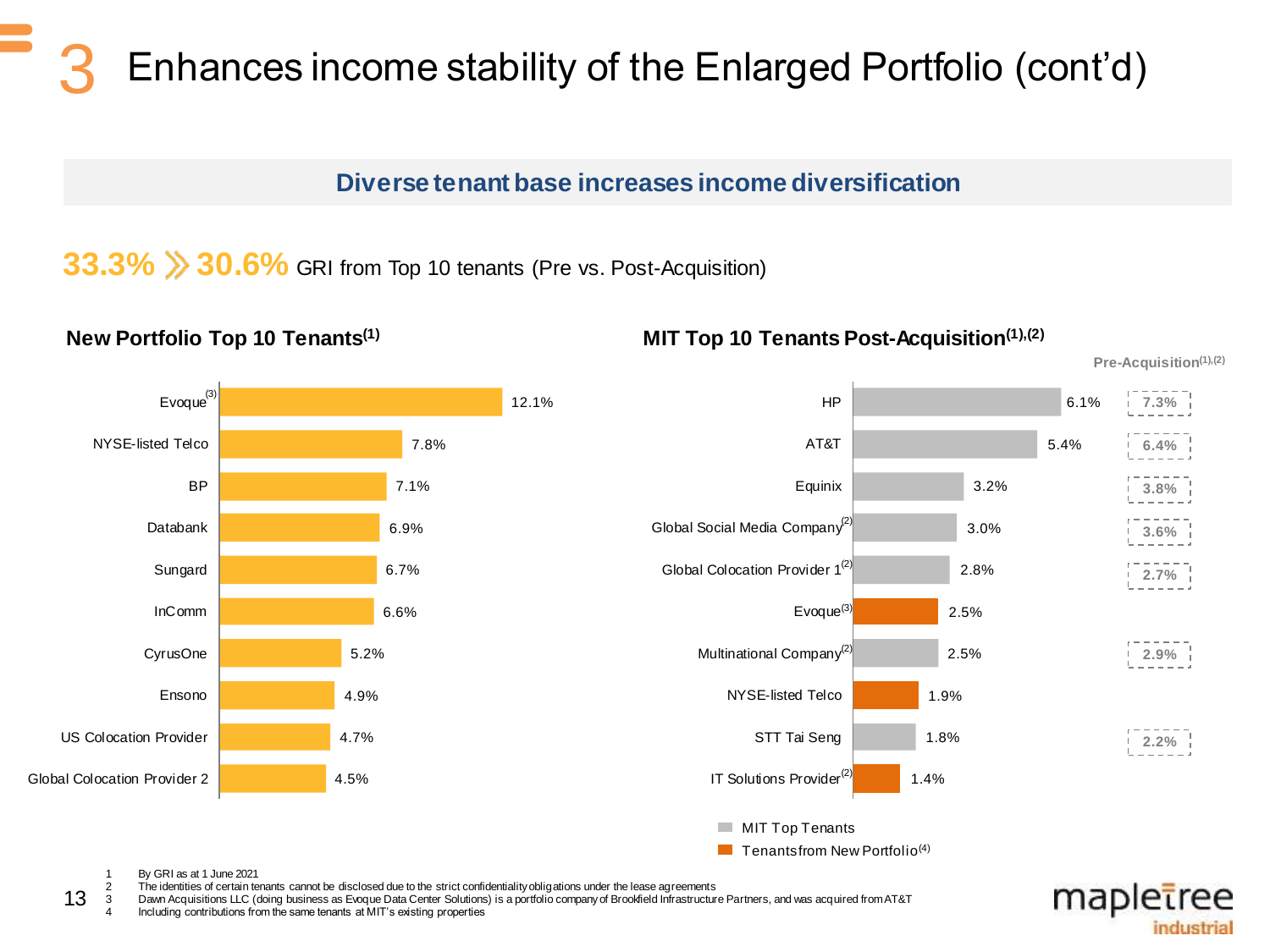# Enhances income stability of the Enlarged Portfolio (cont'd)

81.7% of New Portfolio GRI from triple net lease structures whereby all outgoings<sup>(1)</sup> are borne by the tenants

**63.9%** of New Portfolio GRI from Powered Shell Data Centres

#### **New Portfolio GRI Breakdown By Lease Type**

#### **New Portfolio GRI Breakdown By Data Centre Type**

![](_page_13_Figure_5.jpeg)

Refers to maintenance, property tax and insurance charges

14

Fitted data centres include general building fit-out including mechanical and electrical systems, raised floor, cooling systems, etc but do not include data centre equipment such as racks, servers and other equipment

mapletree industrial

Powered Shell Data Centres provide basic building infrastructure, with tenants bearing fit-out and other costs

4 Including full contribution from the 250 Williams NW Street, Atlanta which is a mixed-use asset comprising commercial and data centre space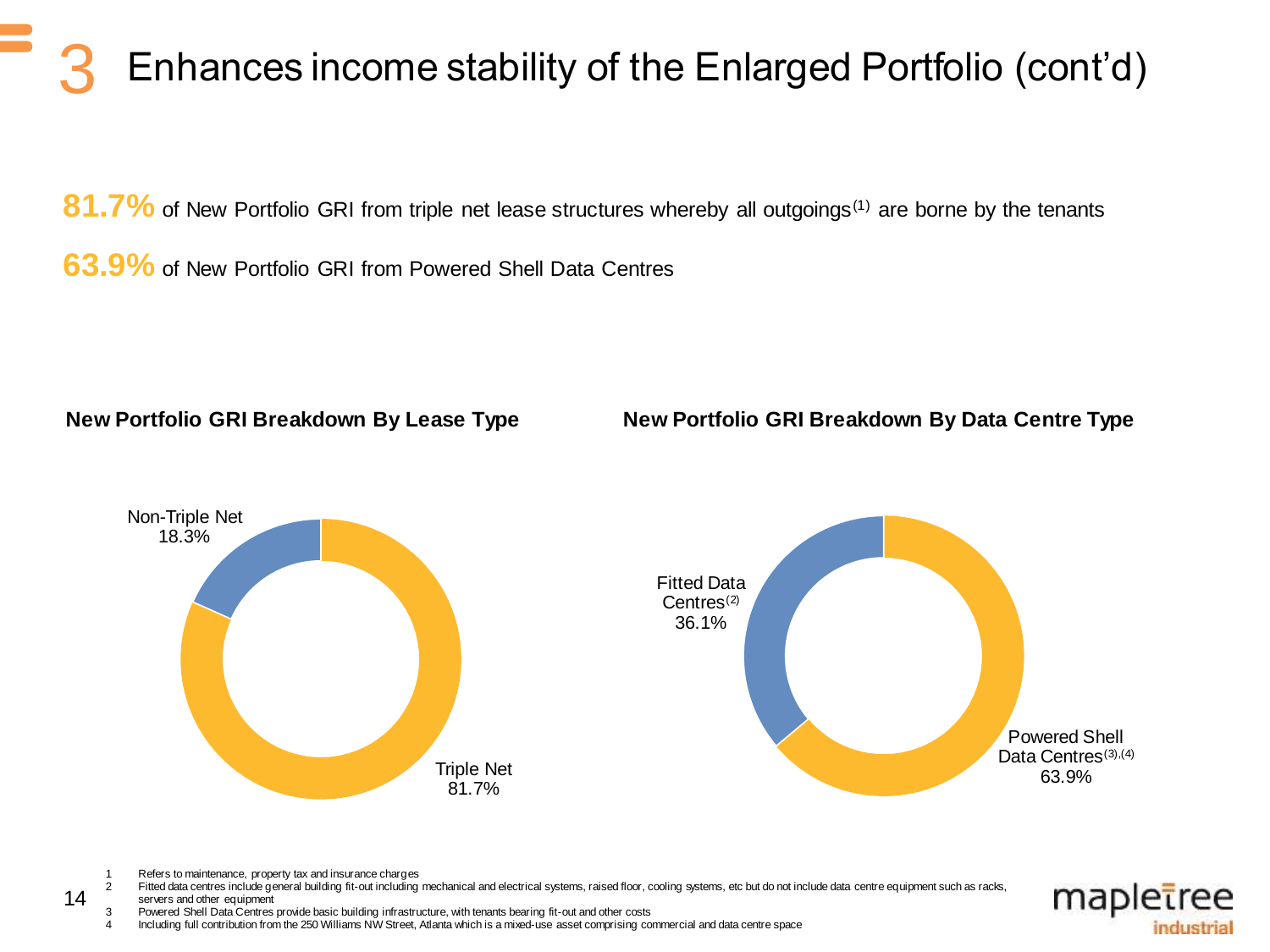# Enhances income stability of the Enlarged Portfolio (cont'd)

### **Increases proportion of freehold assets in MIT's portfolio**

55.9%  $\gg$  65.8% of MIT's portfolio comprises freehold<sup>(1)</sup> properties (Pre vs. Post-Acquisition)

**Remaining Years to Expiry on Underlying Land Leases as at 31 March 2021 (By Land Area)(2)**

![](_page_14_Figure_4.jpeg)

- 15 All Properties are sited on freehold land, except for 2005 East Technology Circle, Tempe and part of 250 Williams Street NW, Atlanta, which will have remaining land tenures of 61.6 years and 46.7 years respectively as at 1 June 2021
	- 2 Based on MIT's 50% interest of the joint venture with MIPL in three fully fitted hyperscale data centres and 10 Powered Shell data centres in North America through MRODCT

mapletree

industrial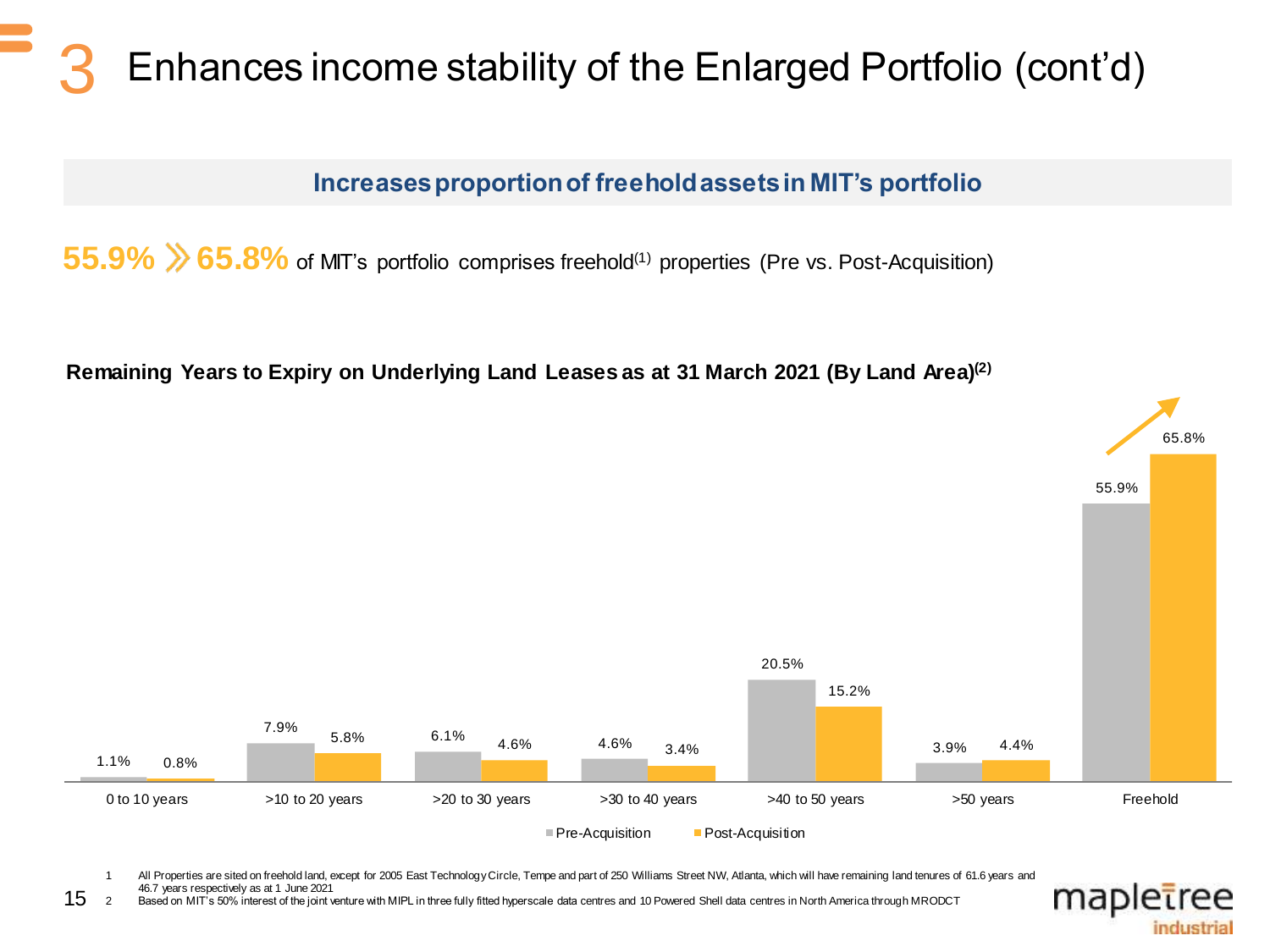# Provides further income growth opportunities for MIT

![](_page_15_Picture_1.jpeg)

### **Organic growth potential**

![](_page_15_Picture_3.jpeg)

### **Leasing upside from 250 Williams Street NW, Atlanta**

*(30.2% of New Portfolio NLA; currently ~50/50 DC/Commercial(1))*

**1.5-3.0%** Rental escalation p.a. (for 89.4% of leases)

### **Potential conversion from commercial to data centre space**

- Strong expected demand for data centre capacity in Atlanta
- Prime location within Downtown Atlanta

![](_page_15_Picture_10.jpeg)

Highways/ Main Roads MIT's Existing Portfolio

mapletree

industrial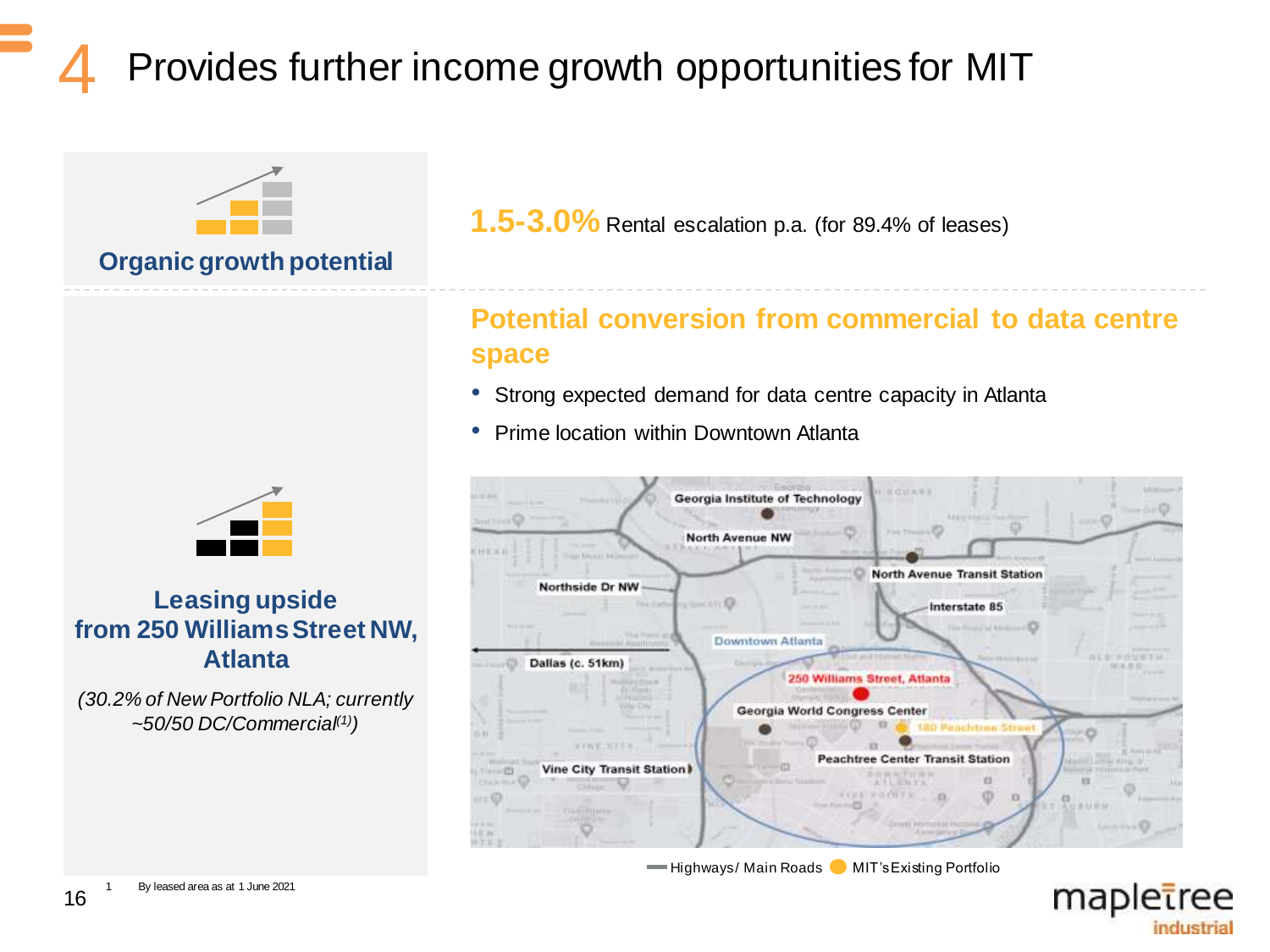# 5 DPU and NAV per Unit accretive to Unitholders

![](_page_16_Figure_1.jpeg)

1 The *pro forma* financial effects of the Proposed Acquisition on MIT's DPU for the financial year ended 31 March 2021, as if the Proposed Acq uisition was completed on 1 April 2020, and MIT held and operated the Properties through to 31 March 2021

2 Assuming (i) approximately 60% of Total Acquisition Outlay will be funded by debt; and (ii) approximately 302.8 million new Units ("New Units", and each, a "New Unit") are issued at the illustrative Unit price of approximately S\$2.64 (the "Illustrative Issue Price") to raise gross proceeds of approximately S\$800.0 million (approximately US\$592.6 million) to finance the balance of the Total Acquisition Outlay with any excess to repay MIT's debt; and (iii) an exchange rate of US\$1.00 to S\$1.35

![](_page_16_Picture_4.jpeg)

3 In the event the New Portfolio comprises 28 assets, DPU is expected to increase from 12.55 Singapore Cents to 12.86 Singapore Cents (+2.5%)

4 As at 31 March 2021

17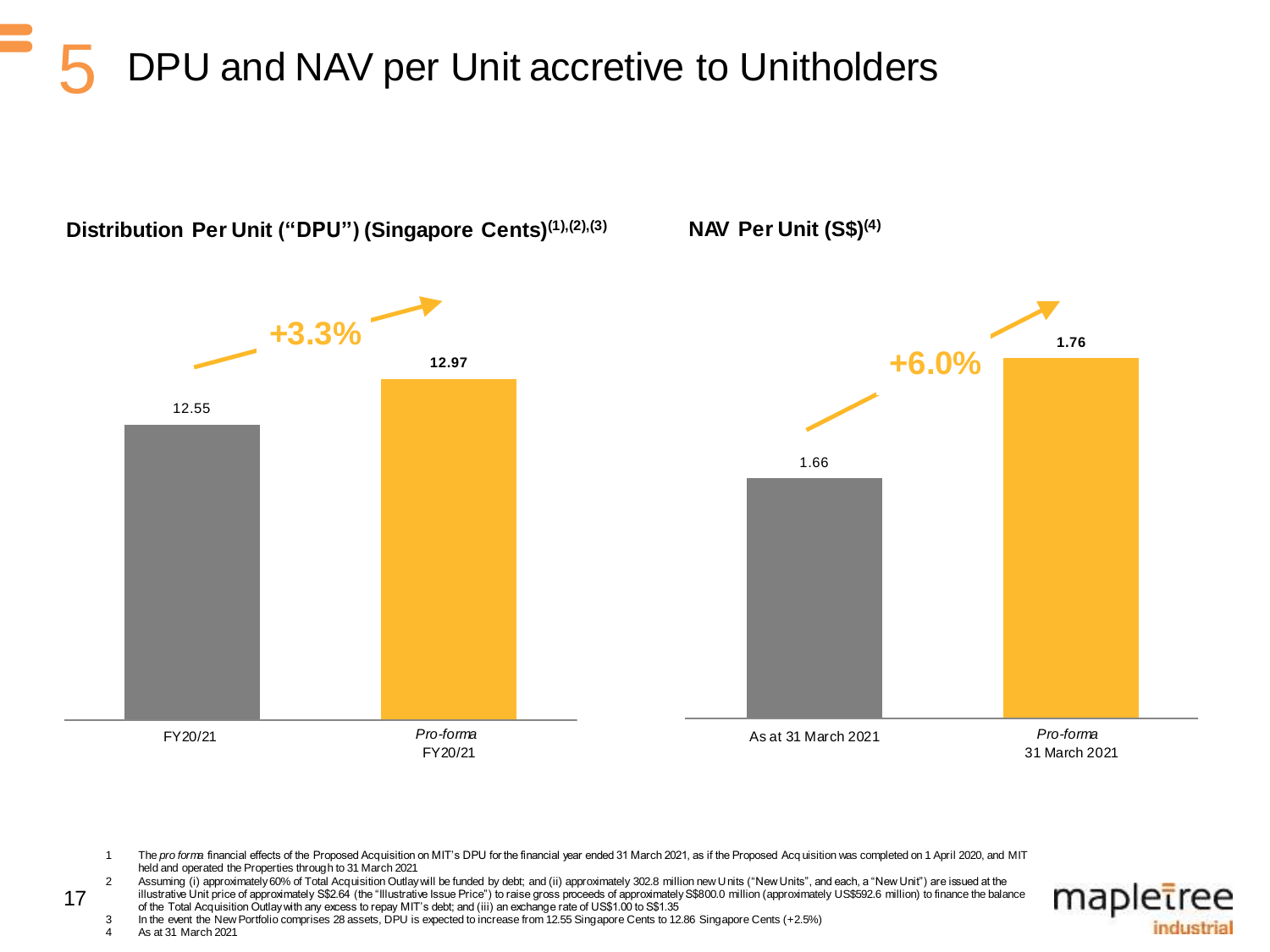# Leverages the Sponsor's strong support and broad platform

**S\$60.5bn** portfolio of properties across APAC, Europe, UK and North America<sup>(1)</sup>

### S\$12.5bn in North America<sup>(1)</sup>

![](_page_17_Figure_3.jpeg)

industrial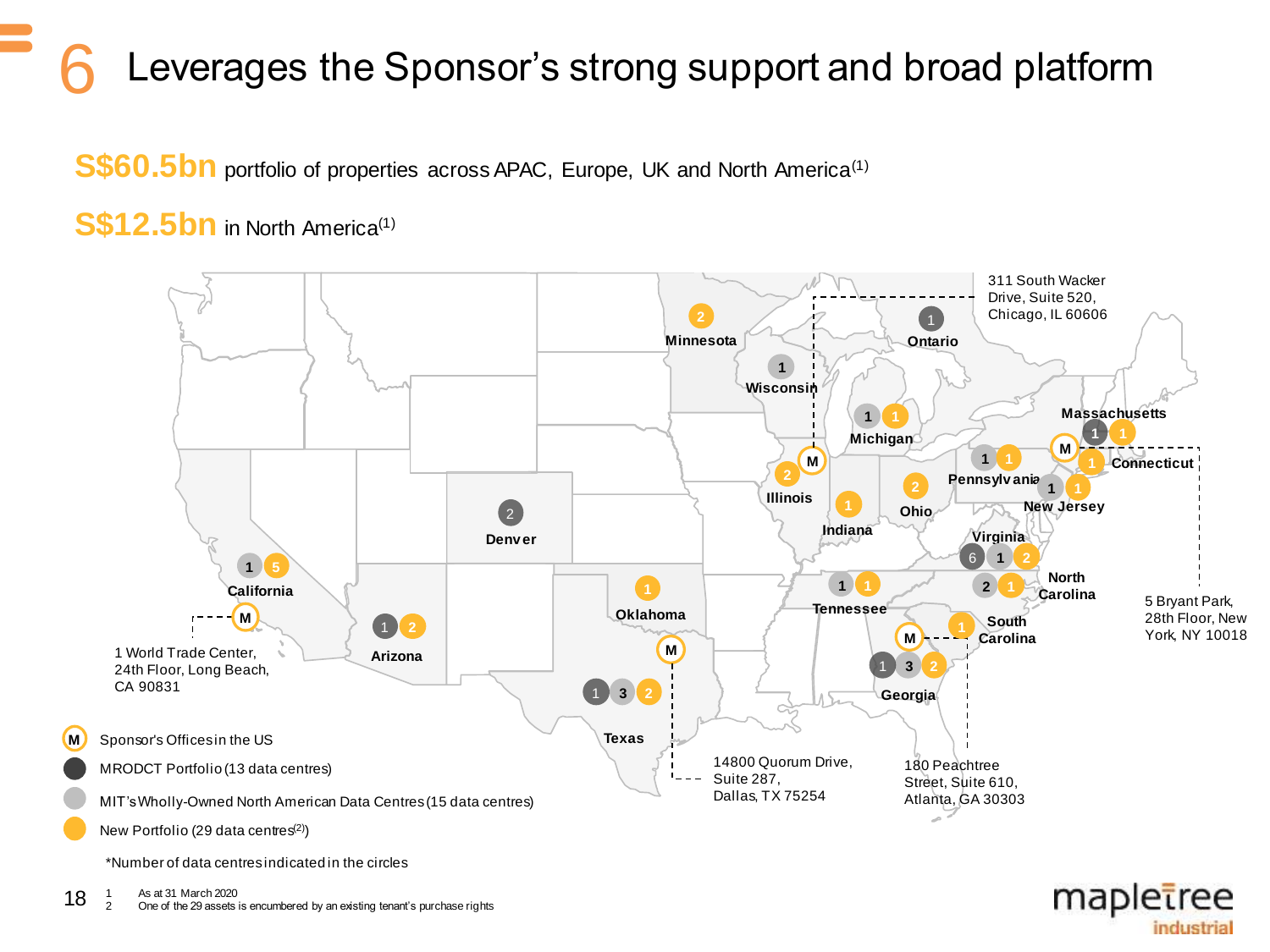![](_page_18_Picture_0.jpeg)

# *FUNDING STRUCTURE*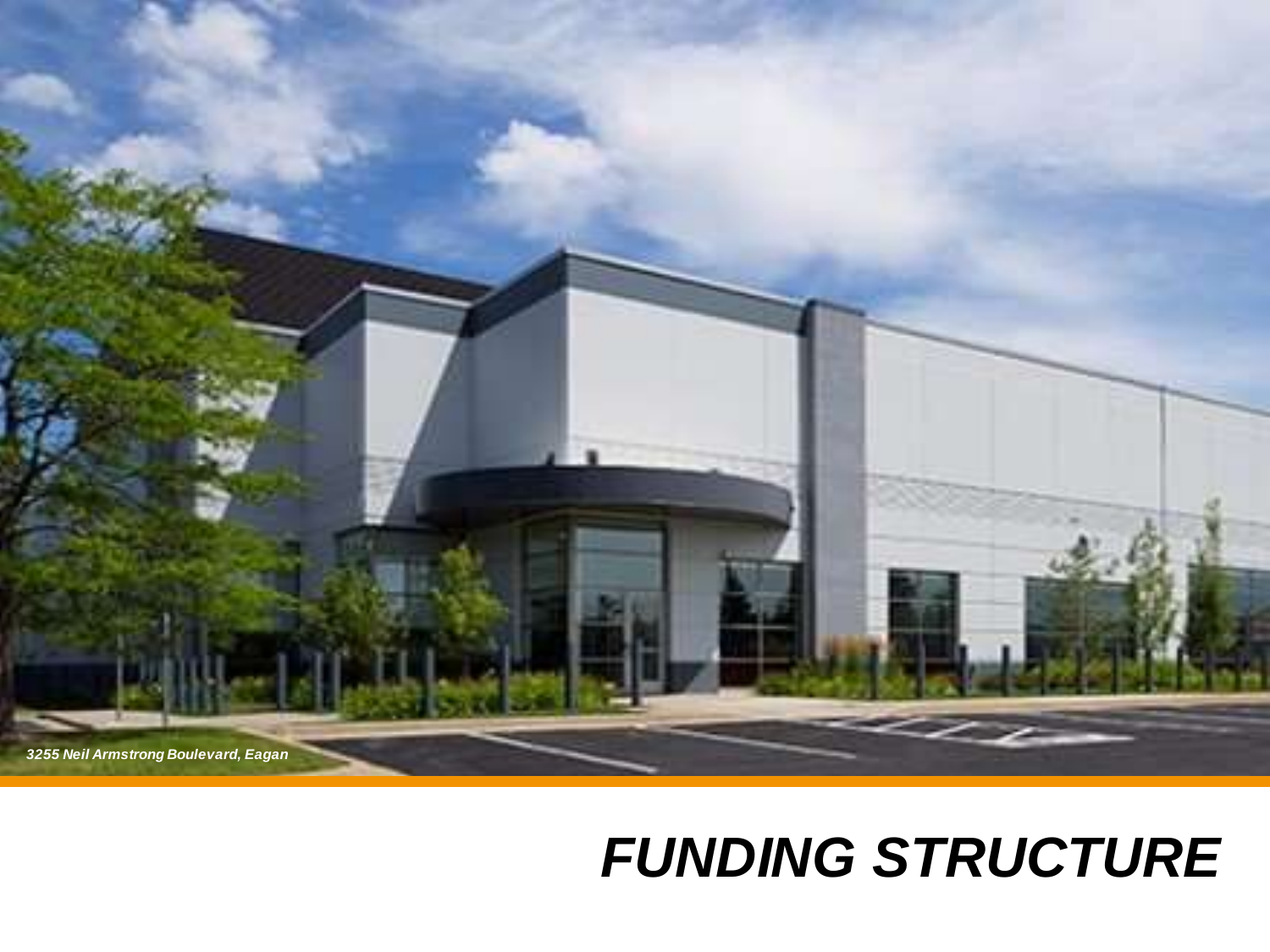### *Pro forma* financing

### **Acquisition to be funded by a combination of debt and equity**

- Approximately 60% of the Total Acquisition Outlay will be funded by debt
- To raise gross equity proceeds of approximately S\$800 million<sup>(1)</sup> (US\$592.6 million) to finance the balance of the Total Acquisition Outlay with any excess to repay MIT's debt
- Acquisition Fee<sup>(2)</sup>: US\$13.2 million (S\$17.8 million)

### **Post-acquisition, MIT's aggregate leverage(3) is expected to increase from 36.0%(4) to 40.3%**

#### **Funding Requirements**

| <b>Purchase Consideration</b>                                                                             | US\$1,320.0 million (S\$1,782.0 million) |
|-----------------------------------------------------------------------------------------------------------|------------------------------------------|
| Other Fees and Expenses<br>(including acquisition fee as well as<br>professional fees and other expenses) | US\$25.1 million (S\$33.9 million)       |
| <b>Total Acquisition Outlay</b>                                                                           | US\$1,345.1 million (S\$1,815.9 million) |

industria

- 1 This assumes the issue of approximately 302.8 million new units ("New Units") at the illustrative Unit price of approximately S\$2.64 (the "Illustrative Issue Price")
- Payable to the manager. Under the trust deed dated 29 January 2008 constituting MIT (as amended) (the "Trust Deed"), the Manager is entitled to be paid an acquisition fee at the rate of 1.0% of the Purchase Consideration
- The ratio of the value of borrowings (inclusive of proportionate share of borrowings of jointly controlled entities) and deferred payments (if any) to the value of the gross assets of MIT, including all its authorised investments held or deemed to be held upon the trust under the Trust Deed.

mar 20 As at 31 March 2021. The Aggregate Leverage takes into account the S\$300,000,000 3.15% Perpetual Securities issued on 11 May 2021 under the S\$2,000,000,000 Euro Medium Term Securities Programme (the "EMTN Programme"). Please refer to MIT's announcement titled "Issue of S\$300,000,000 3.15% Perpetual Securities pursuant to the S\$2,000,000 Euro Medium Term Securities Programme" dated 4 May 2021 for more information..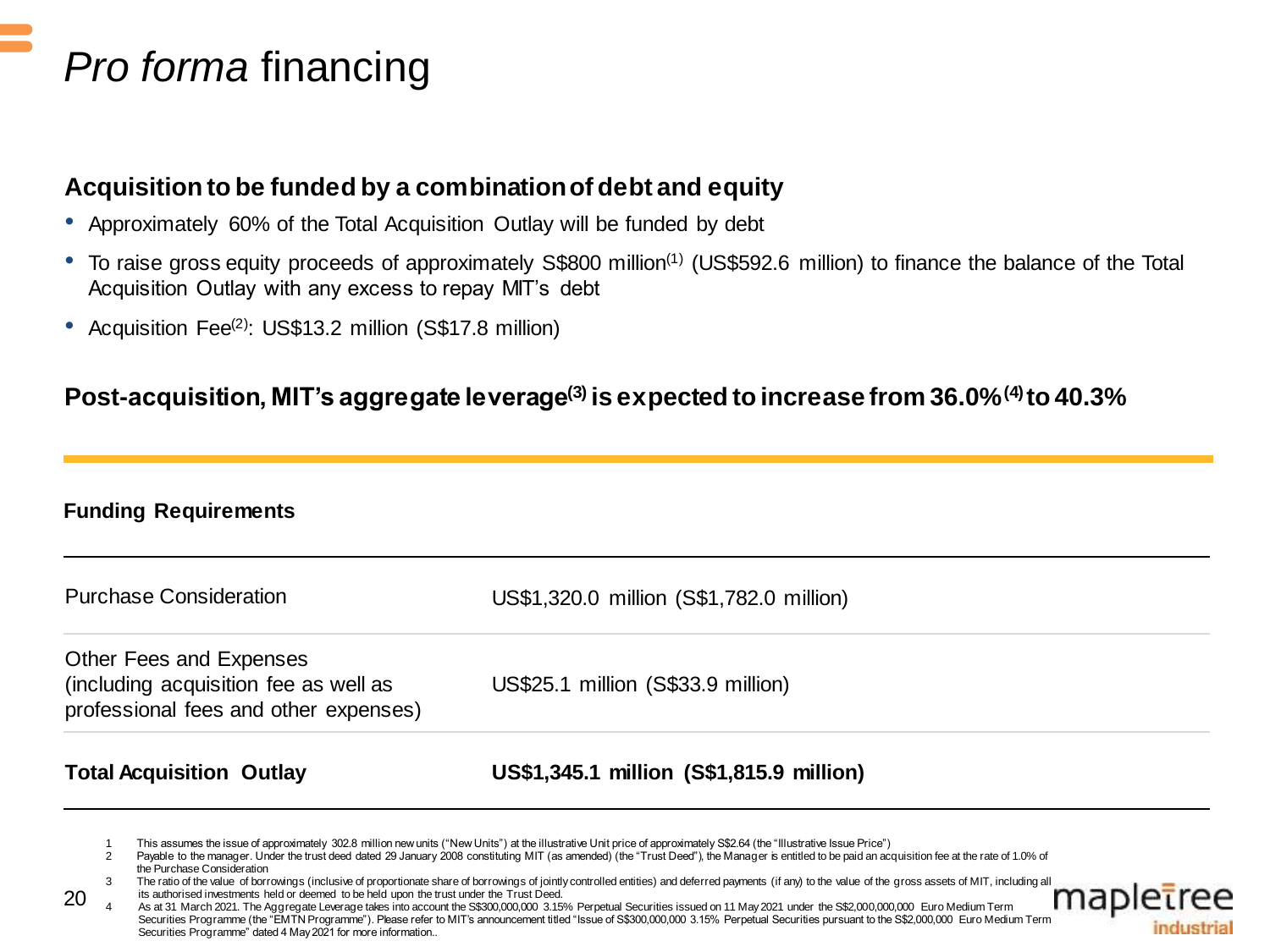![](_page_20_Picture_0.jpeg)

# *CONCLUSION*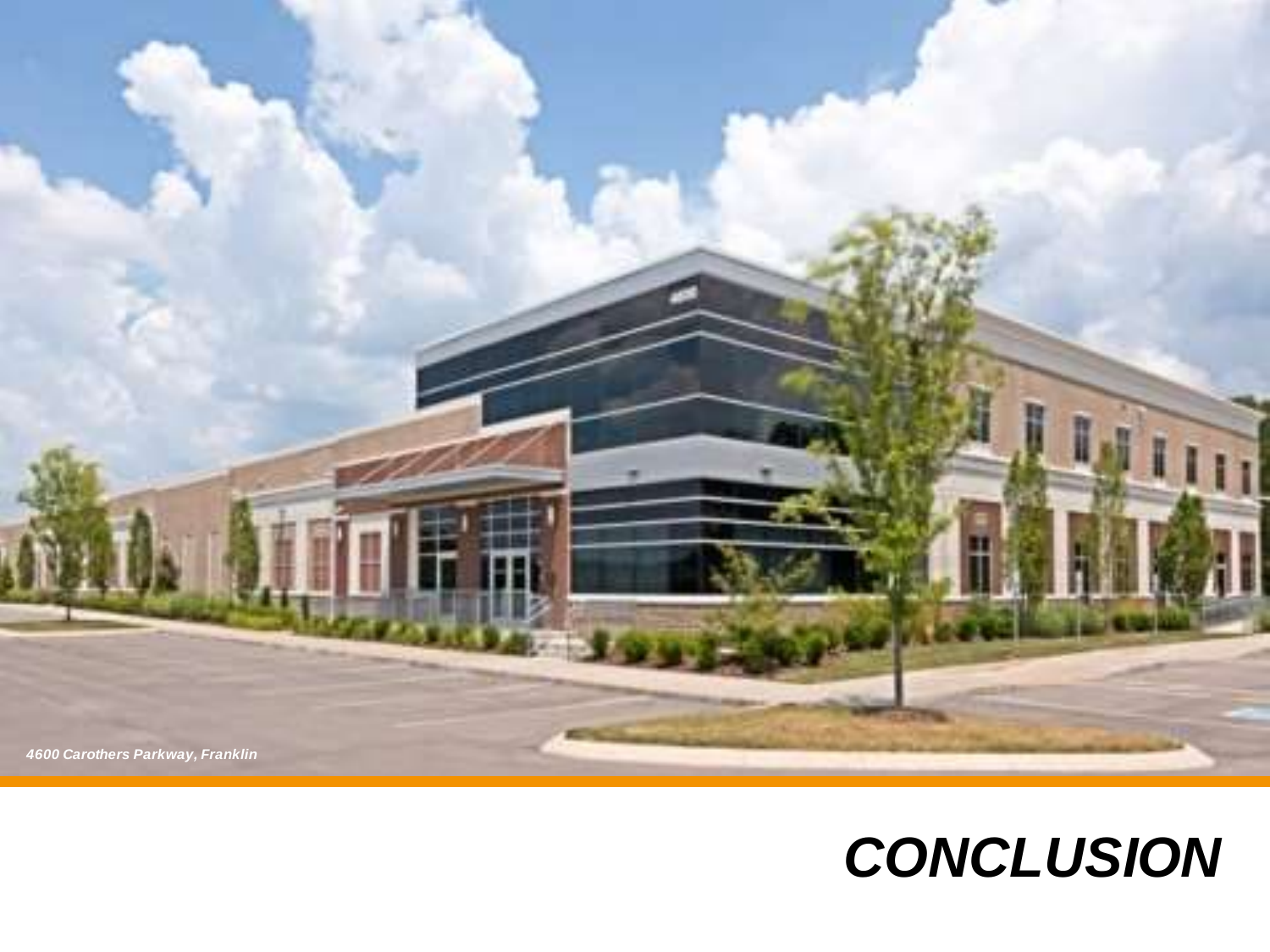![](_page_21_Picture_0.jpeg)

### **Aligns With MIT's Long-Term Strategy**

- $\checkmark$  MIT expected to become one of the largest owners of data centres among REITs listed in APAC
- $\checkmark$  In line with MIT's strategy of up to 2/3 portfolio contribution from data centres

### **Deepens and Diversifies MIT's Presence Across Largest U.S. Markets**

- $\checkmark$  Increases exposure to Top 15 North American data centre markets
- $\checkmark$  Deepens presence in Northern Virginia and Atlanta
- $\checkmark$  Strategic entry into Chicago, Silicon Valley, Los Angeles and Houston

### **Enhances MIT's Portfolio Quality**

- $\checkmark$  Enhances income stability with long WALE and high proportion of freehold assets
- $\checkmark$  Growth potential from rental escalation and leasing up
- $\checkmark$  DPU and NAV per Unit accretive to Unitholders

### **Positions MIT For Long-Term Growth**

- $\checkmark$  Allows MIT to continue to capture growth in the fast-growing data centre market
- $\checkmark$  Leverages on the Sponsor's network and market insights
- $\checkmark$  Further pipeline from potential acquisition of the Sponsor's 50% interest in MRODCT

![](_page_21_Picture_16.jpeg)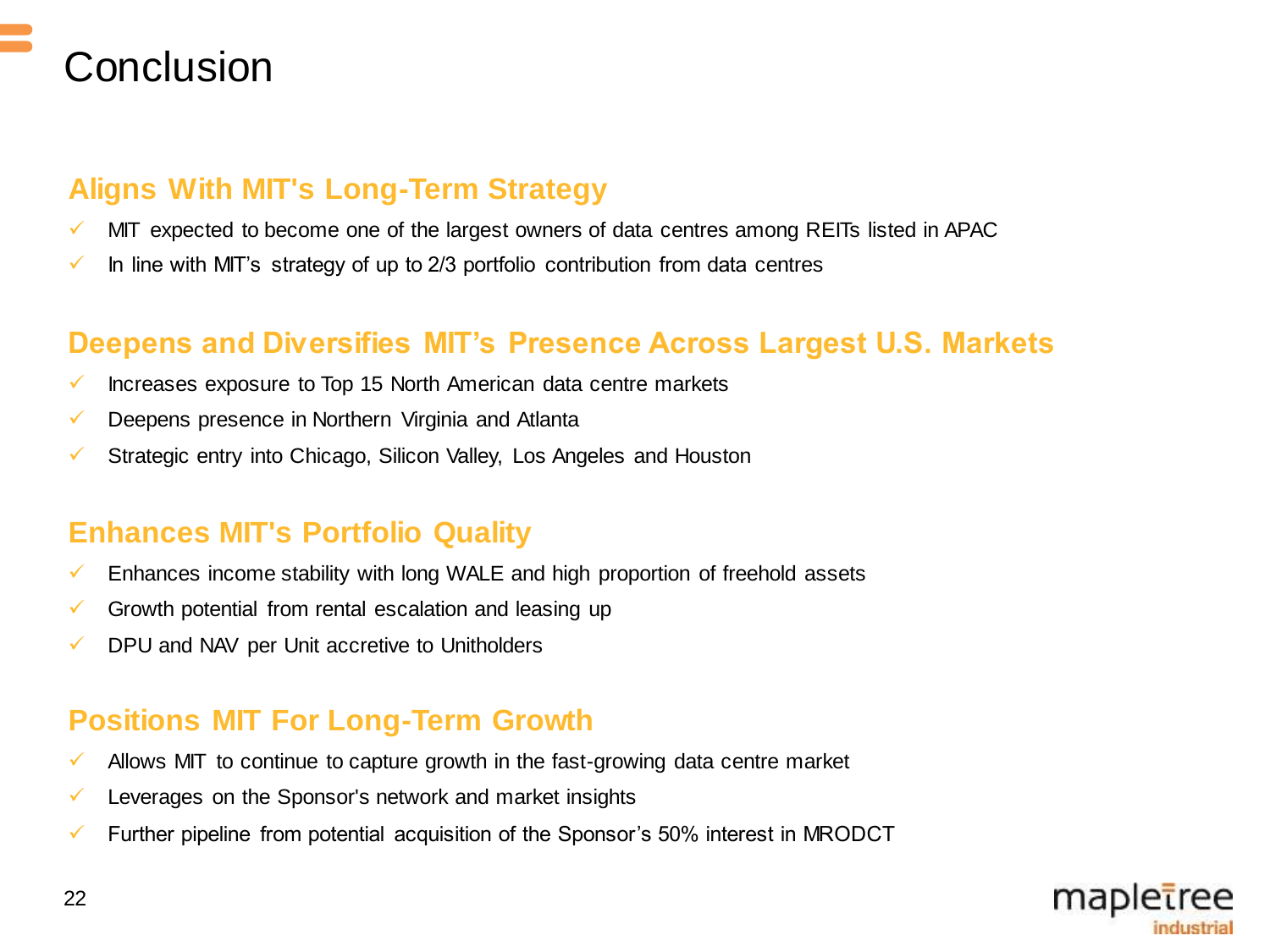![](_page_22_Picture_0.jpeg)

![](_page_22_Picture_1.jpeg)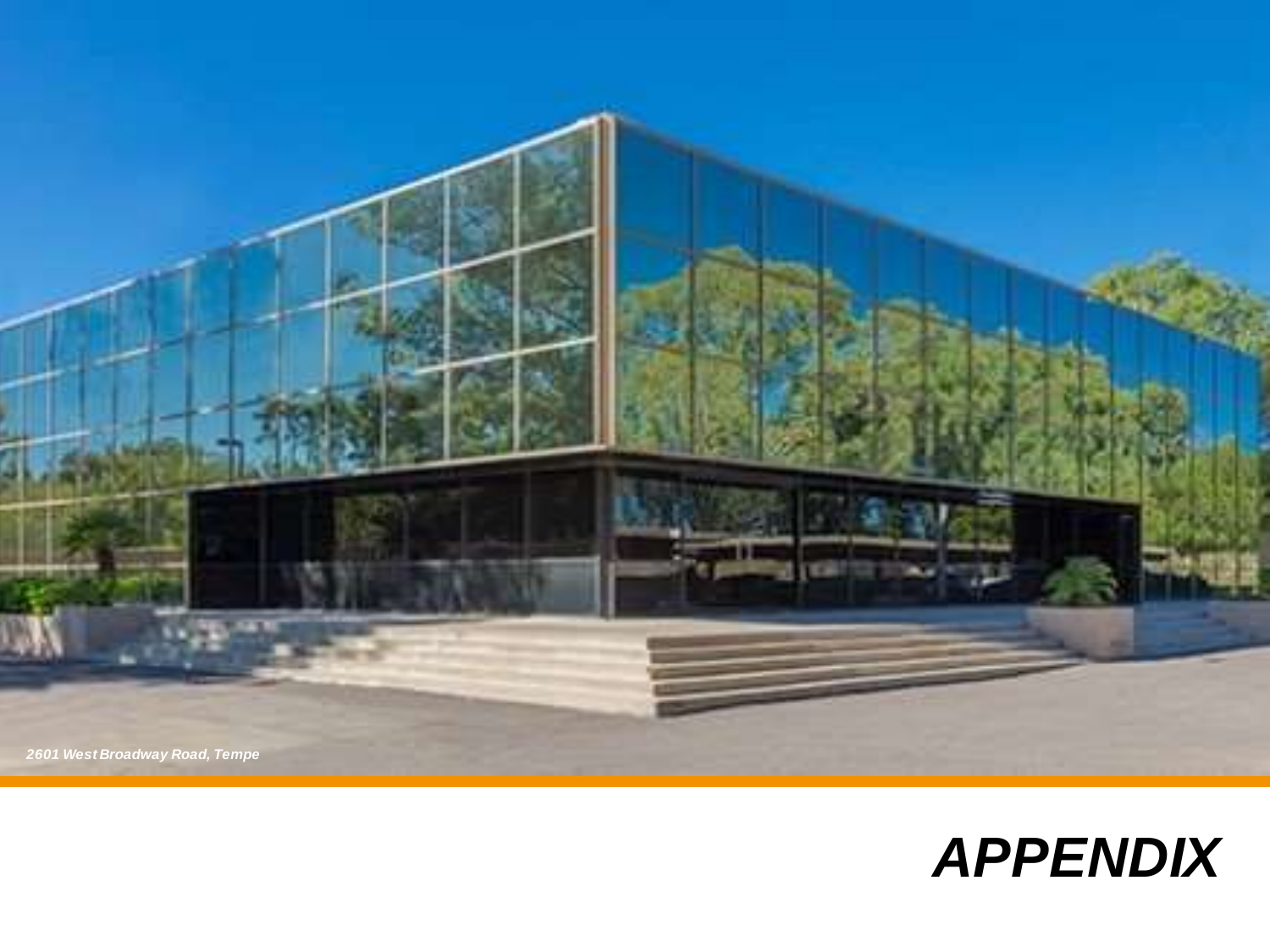# Details of the New Portfolio (1)

|                   | 250 Williams Street NW,<br>Atlanta          | 2301 West 120th Street,<br>Hawthorne             | 13831 Katy Freeway,<br>Houston        |
|-------------------|---------------------------------------------|--------------------------------------------------|---------------------------------------|
|                   |                                             |                                                  |                                       |
| Location          | 250 Williams Street NW,<br>Atlanta, Georgia | 2301 West 120th Street,<br>Hawthorne, California | 13831 Katy Freeway,<br>Houston, Texas |
| Land Area (sq ft) | 156,845                                     | 709,964                                          | 197,442                               |
| NLA (sq ft)       | 997,248                                     | 288,000                                          | 103,200                               |
| <b>Occupancy</b>  | 63.5%                                       | 100.0%                                           | 100.0%                                |

![](_page_23_Picture_2.jpeg)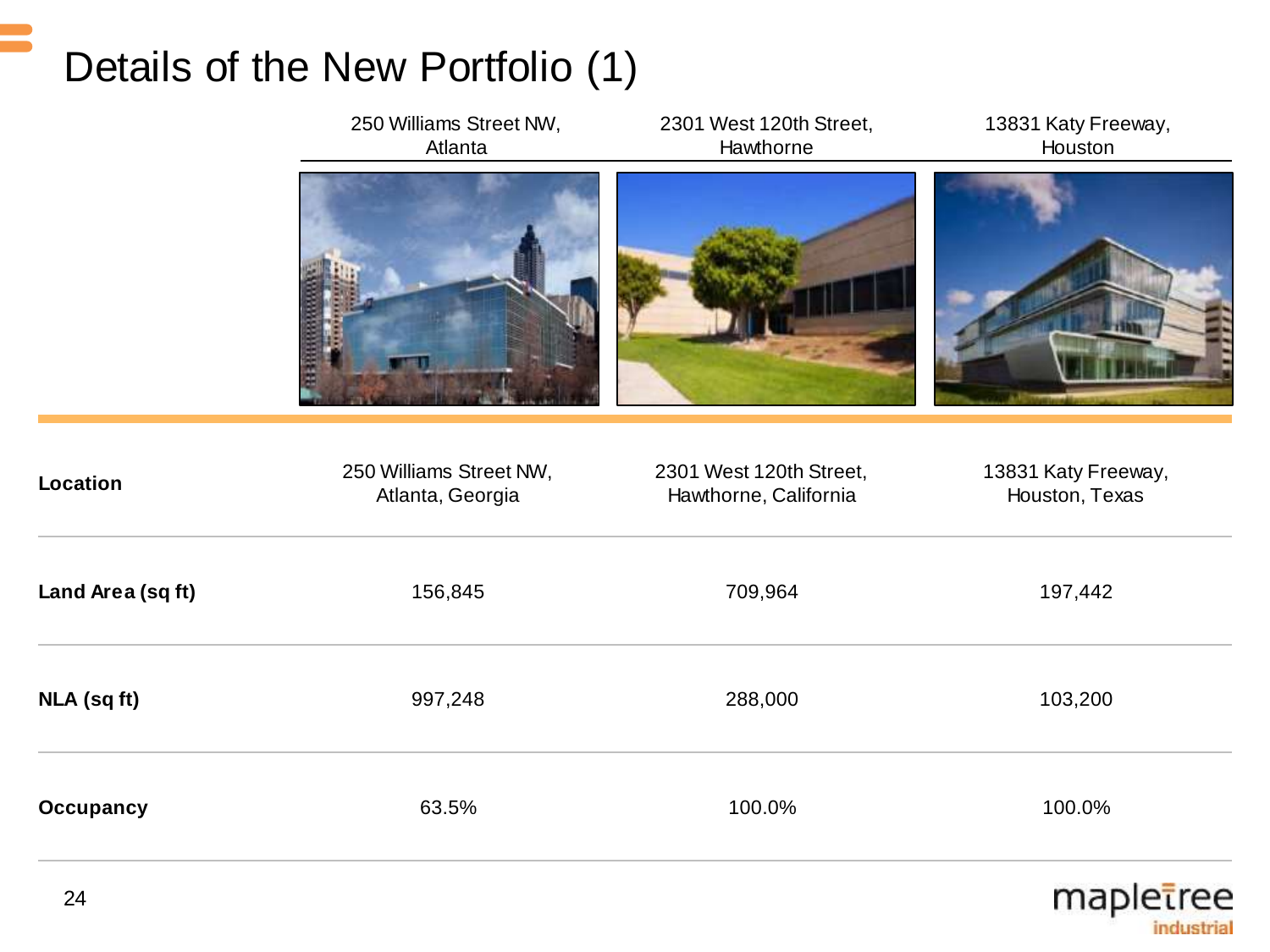# Details of the New Portfolio (2)

![](_page_24_Picture_1.jpeg)

| Location          | 6 Norden Place,<br>Norwalk, Connecticut | 4121 and 4114 Perimeter Center<br>Place, Oklahoma City, Oklahoma | 400 Holger Way,<br>San Jose, California |
|-------------------|-----------------------------------------|------------------------------------------------------------------|-----------------------------------------|
| Land Area (sq ft) | 217,778                                 | 654,228                                                          | 183,877                                 |
| NLA (sq ft)       | 167,691                                 | 92,456                                                           | 76,410                                  |
| Occupancy         | 100.0%                                  | 100.0%                                                           | 100.0%                                  |

![](_page_24_Picture_3.jpeg)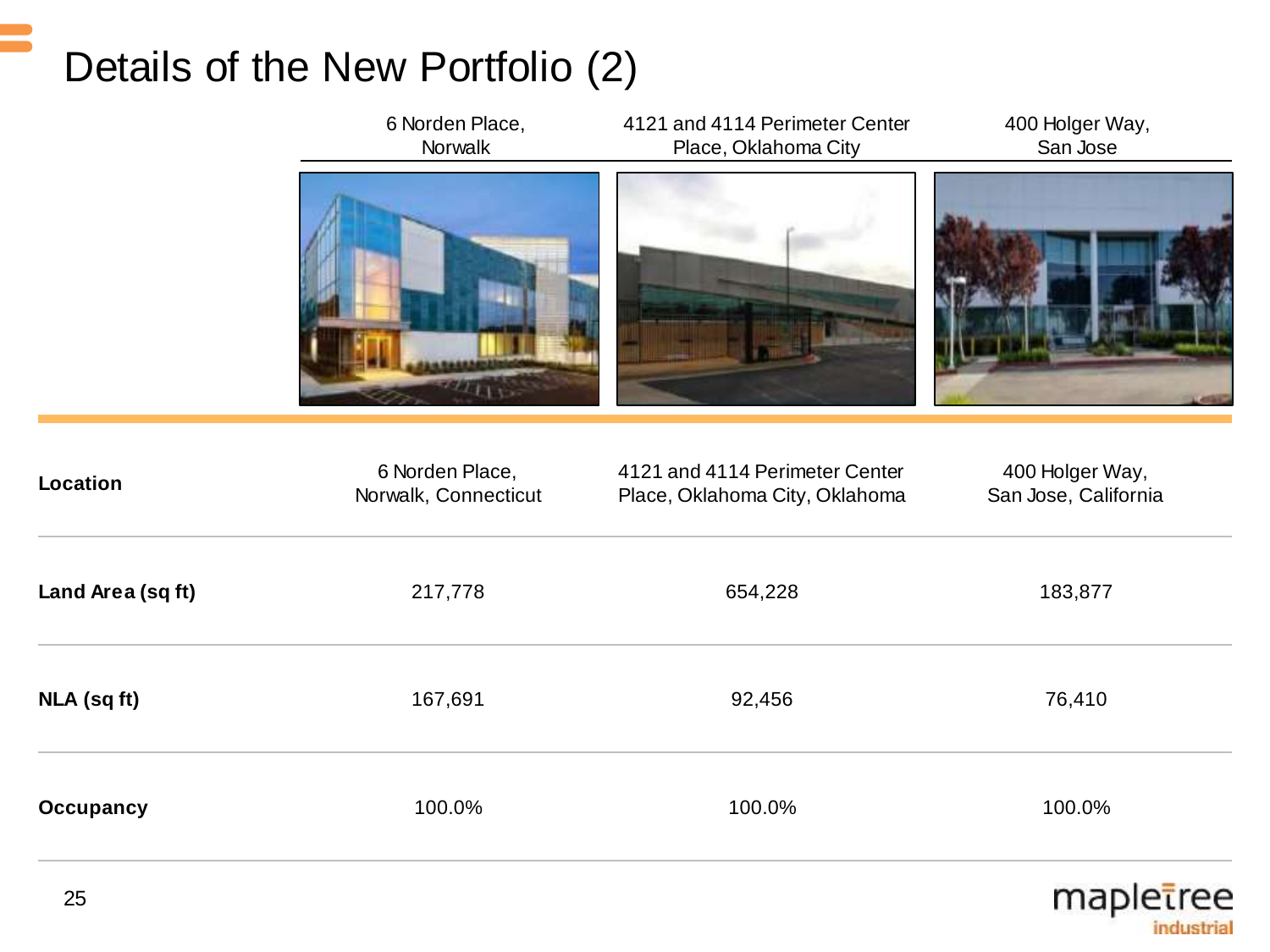# Details of the New Portfolio (3)

![](_page_25_Picture_1.jpeg)

![](_page_25_Picture_2.jpeg)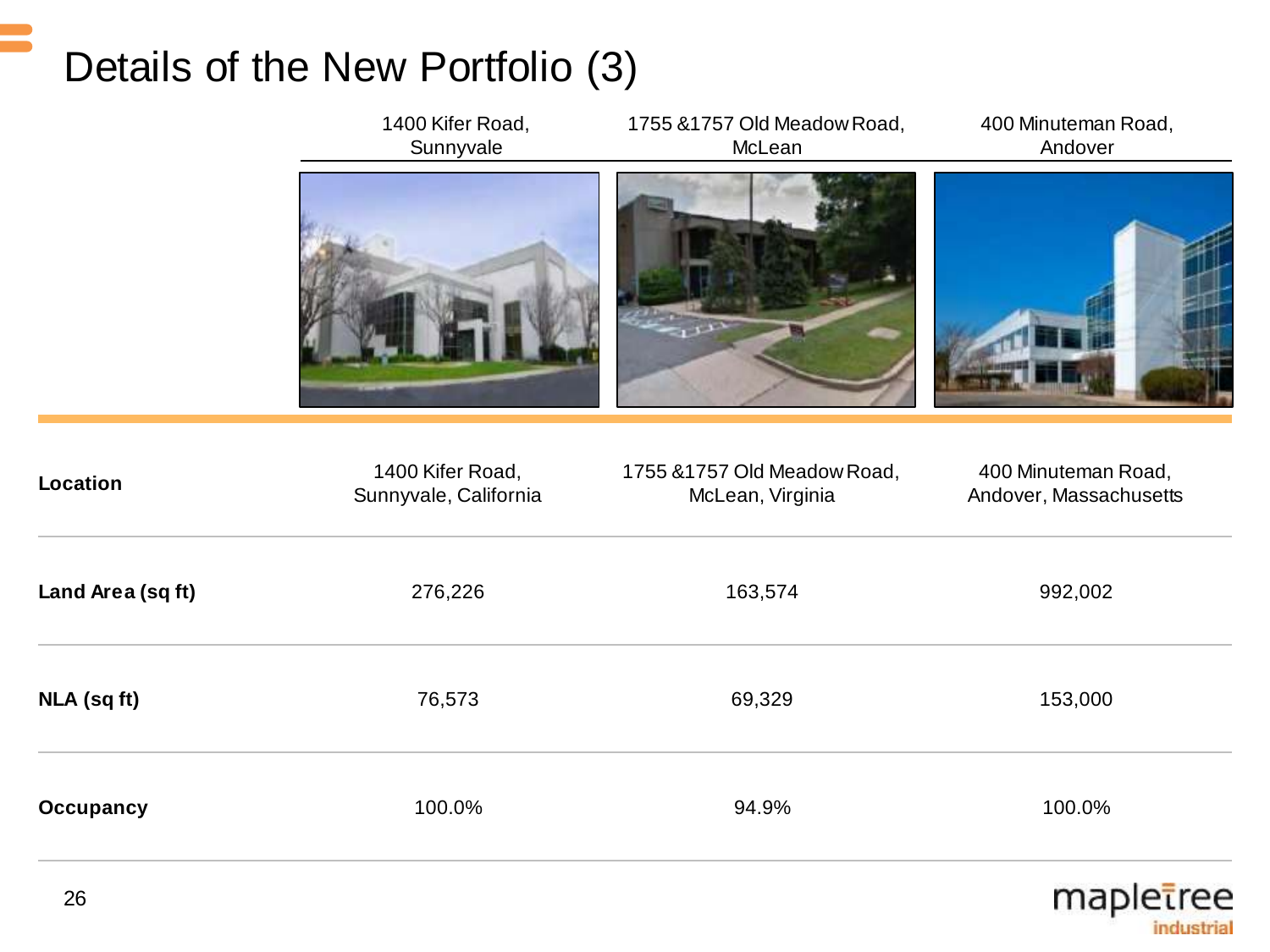### Details of the New Portfolio (4)

|                   | 1501 Opus Place,<br>Downers Grove           | 1764A Old Meadow Lane,<br>McLean           | 11085 Sun Center Drive,<br>Rancho Cordova             |
|-------------------|---------------------------------------------|--------------------------------------------|-------------------------------------------------------|
|                   |                                             |                                            |                                                       |
| <b>Location</b>   | 1501 Opus Place,<br>Downers Grove, Illinois | 1764A Old Meadow Lane,<br>McLean, Virginia | 11085 Sun Center Drive,<br>Rancho Cordova, California |
| Land Area (sq ft) | 102,257                                     | 96,336                                     | 189,246                                               |
| NLA (sq ft)       | 115,352                                     | 62,002                                     | 69,048                                                |
| <b>Occupancy</b>  | 100.0%                                      | 100.0%                                     | 100.0%                                                |

![](_page_26_Picture_2.jpeg)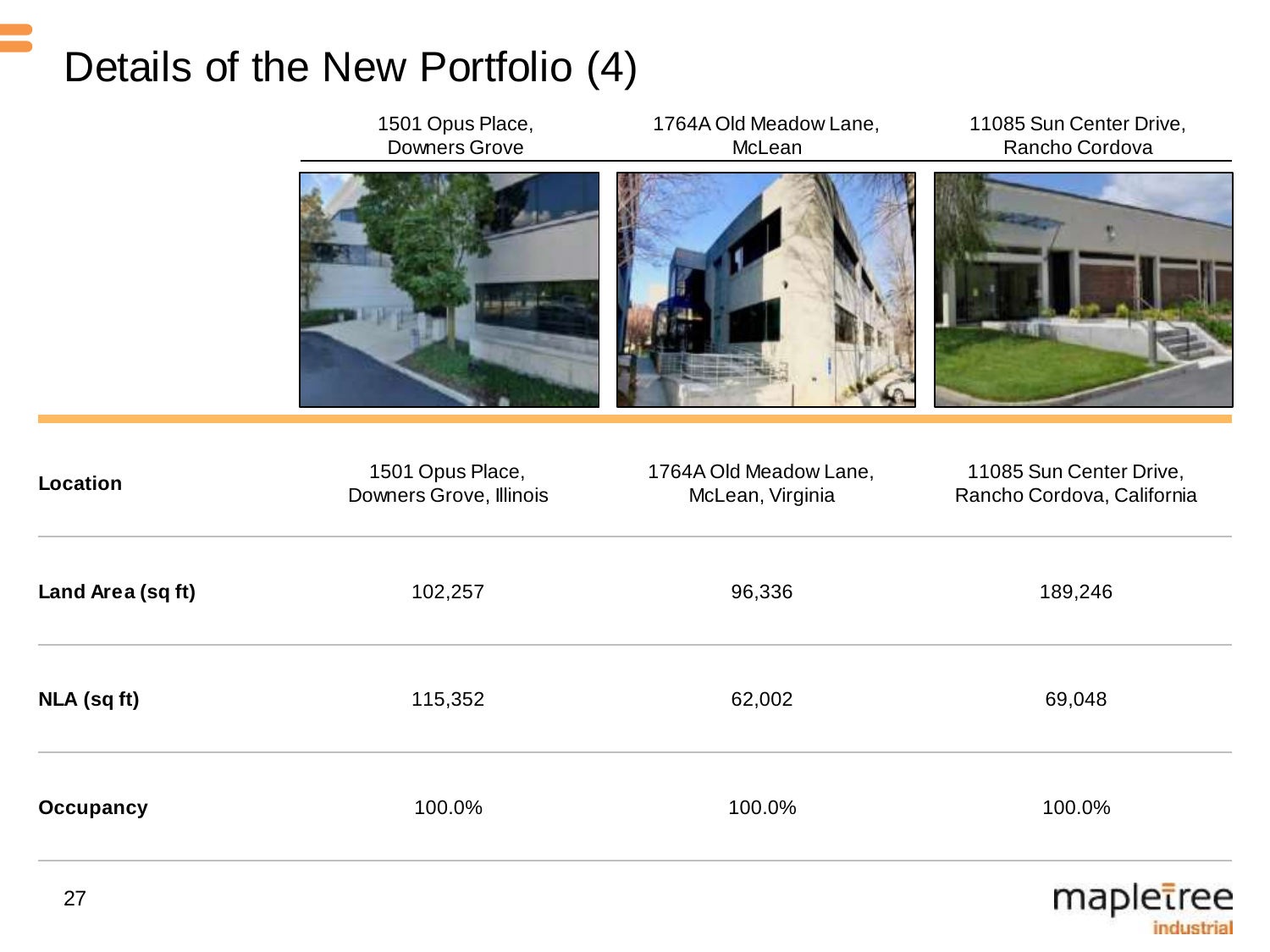# Details of the New Portfolio (5)

|                   | 3065 Gold Camp Drive,<br>Rancho Cordova             | 11650 Great Oaks Way,<br>Alpharetta          | 630 Clark Avenue,<br>King of Prussia               |
|-------------------|-----------------------------------------------------|----------------------------------------------|----------------------------------------------------|
|                   |                                                     |                                              | THE.                                               |
| <b>Location</b>   | 3065 Gold Camp Drive,<br>Rancho Cordova, California | 11650 Great Oaks Way,<br>Alpharetta, Georgia | 630 Clark Avenue,<br>King of Prussia, Pennsylvania |
| Land Area (sq ft) | 235,308                                             | 695,601                                      | 162,541                                            |
| NLA (sq ft)       | 63,791                                              | 77,322                                       | 50,000                                             |
| <b>Occupancy</b>  | 63.3%                                               | 100.0%                                       | 100.0%                                             |
|                   |                                                     |                                              |                                                    |

![](_page_27_Picture_2.jpeg)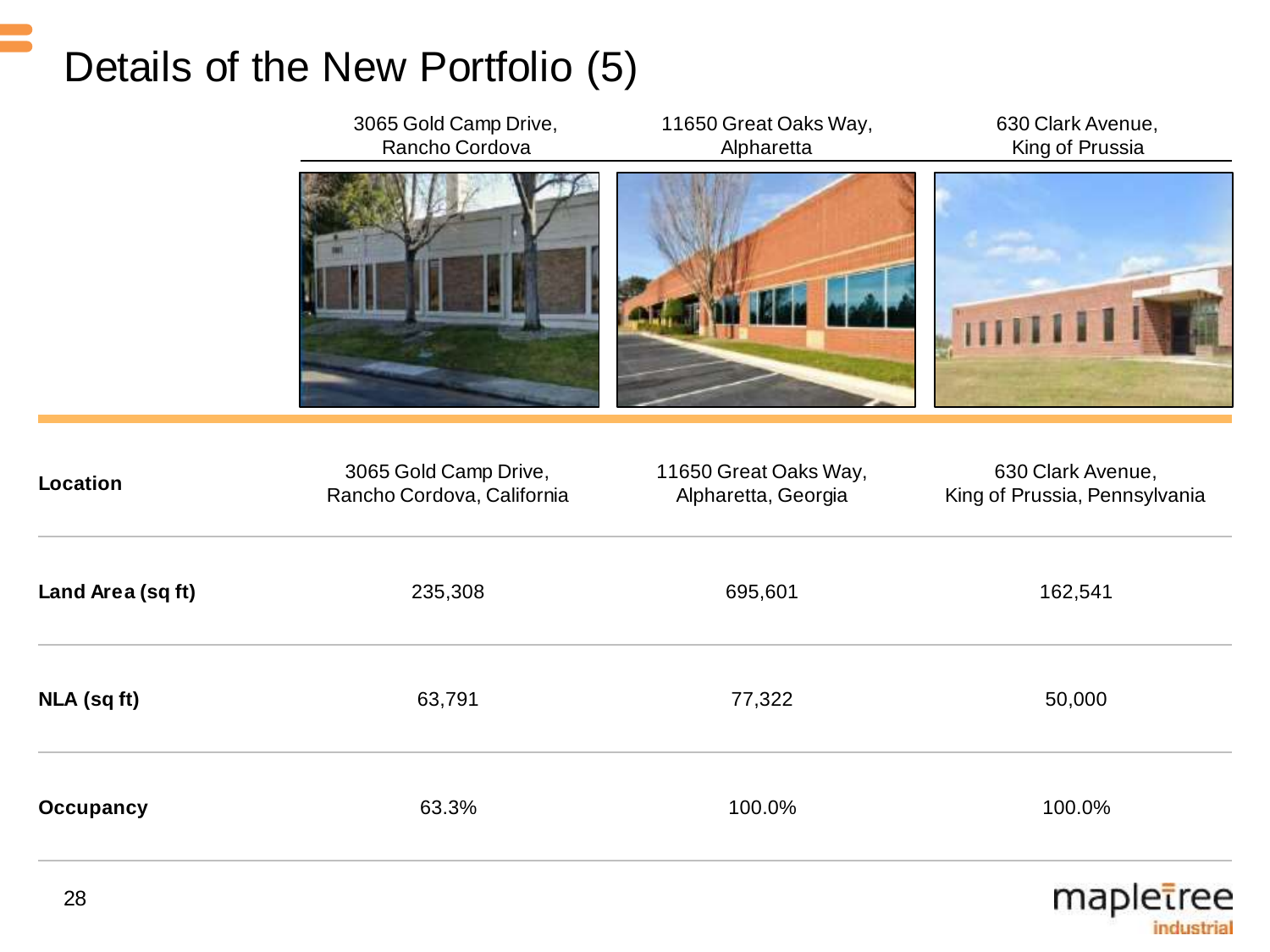# Details of the New Portfolio (6)

|                   | 5400 - 5510 Feltl Road,<br>Minnetonka            | 4600 Carothers Parkway,<br>Franklin            | 10309 Wilson Blvd,<br>Blythewood                 |
|-------------------|--------------------------------------------------|------------------------------------------------|--------------------------------------------------|
|                   |                                                  |                                                |                                                  |
| Location          | 5400 - 5510 Feltl Road,<br>Minnetonka, Minnesota | 4600 Carothers Parkway,<br>Franklin, Tennessee | 10309 Wilson Blvd,<br>Blythewood, South Carolina |
| Land Area (sq ft) | 677,135                                          | 385,077                                        | 306,042                                          |
| NLA (sq ft)       | 135,240                                          | 71,726                                         | 64,637                                           |
| <b>Occupancy</b>  | 91.9%                                            | 100.0%                                         | 100.0%                                           |

![](_page_28_Picture_2.jpeg)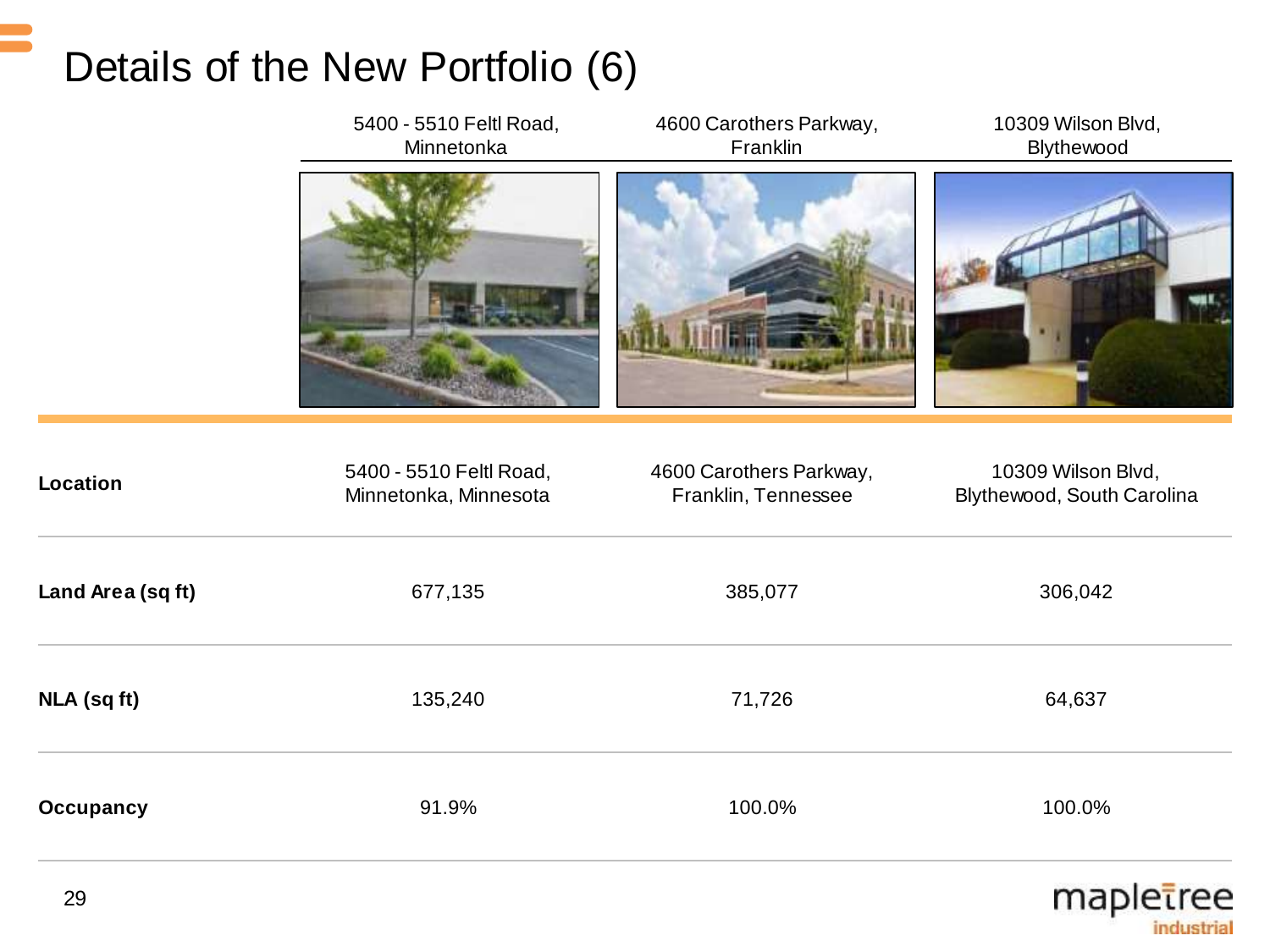# Details of the New Portfolio (7)

|                   | 1400 Cross Beam Drive,<br>Charlotte                 | 2601 West Broadway Road,<br>Tempe          | 2005 East Technology Circle,<br>Tempe          |
|-------------------|-----------------------------------------------------|--------------------------------------------|------------------------------------------------|
|                   |                                                     |                                            |                                                |
| <b>Location</b>   | 1400 Cross Beam Drive,<br>Charlotte, North Carolina | 2601 West Broadway Road,<br>Tempe, Arizona | 2005 East Technology Circle,<br>Tempe, Arizona |
| Land Area (sq ft) | 182,278                                             | 182,460                                    | 490,345                                        |
| NLA (sq ft)       | 52,924                                              | 44,244                                     | 58,560                                         |
| <b>Occupancy</b>  | 100.0%                                              | 100.0%                                     | 100.0%                                         |
|                   |                                                     |                                            |                                                |

![](_page_29_Picture_2.jpeg)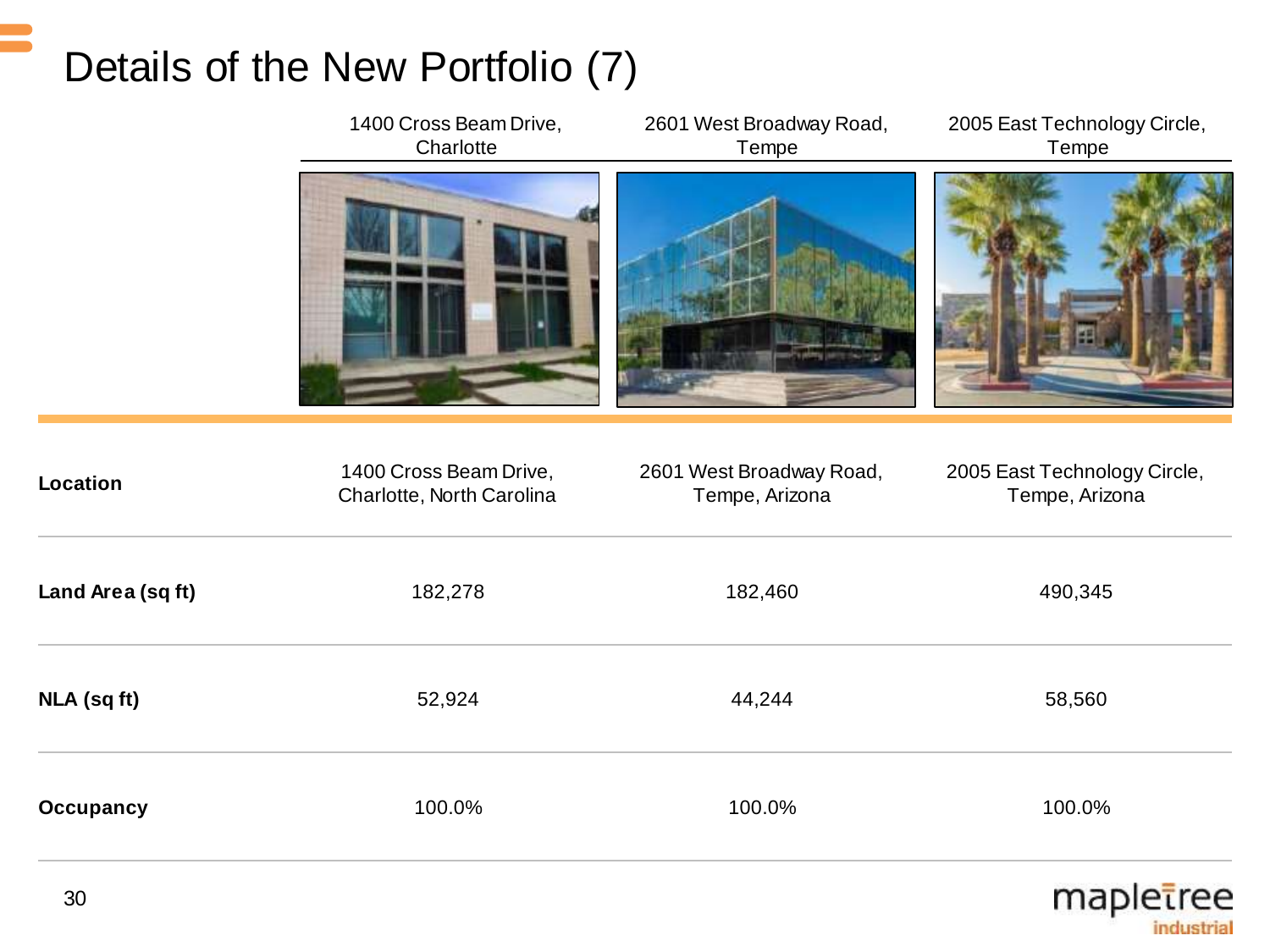# Details of the New Portfolio (8)

![](_page_30_Figure_1.jpeg)

![](_page_30_Picture_2.jpeg)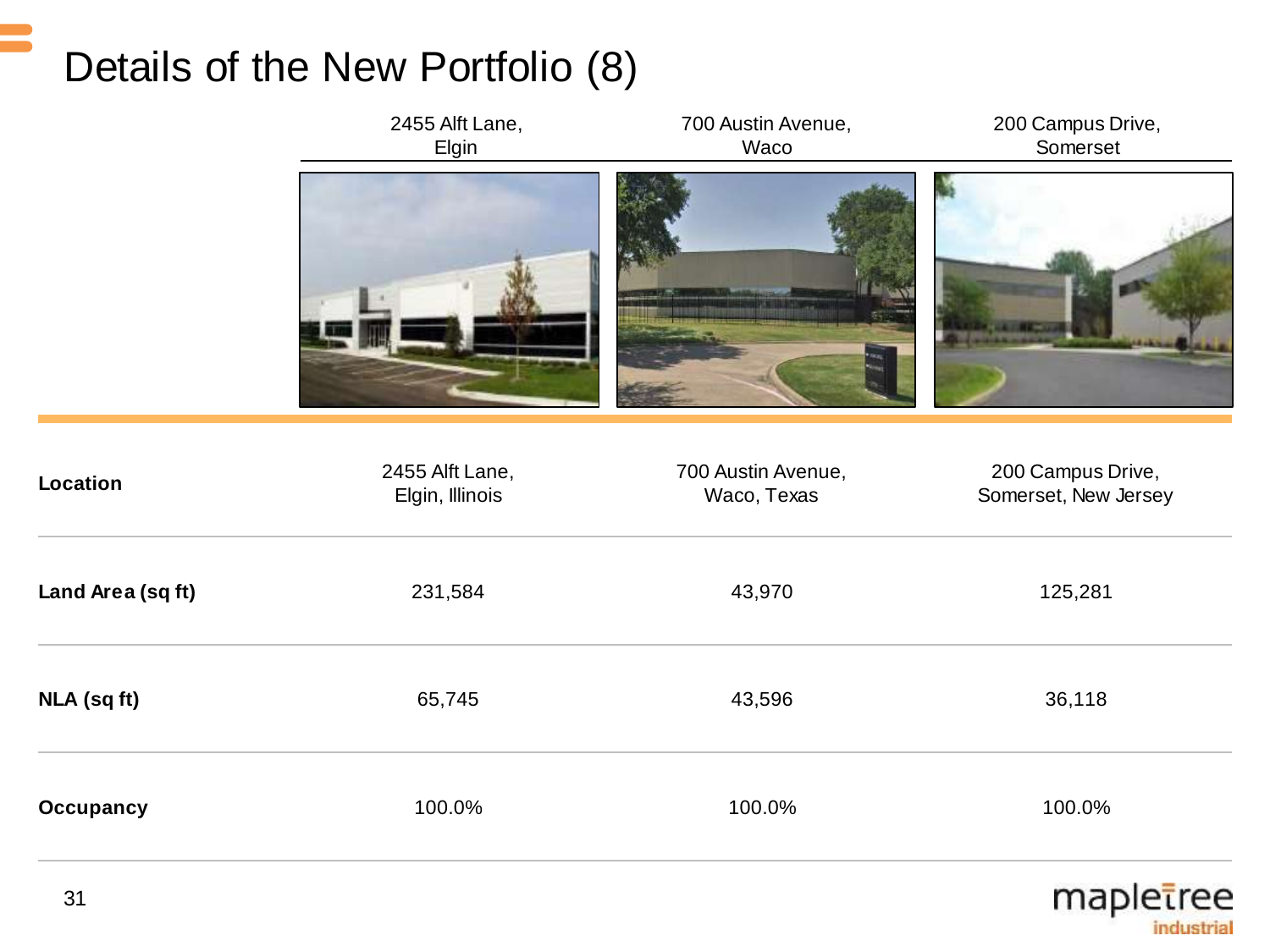# Details of the New Portfolio (9)

|                   | 8700 Governors Hill Drive,<br>Cincinnati       | 4726 Hills and Dales Road NW,<br>Canton       | 505 West Merrill Street,<br>Indianapolis          |
|-------------------|------------------------------------------------|-----------------------------------------------|---------------------------------------------------|
|                   |                                                |                                               |                                                   |
| Location          | 8700 Governors Hill Drive,<br>Cincinnati, Ohio | 4726 Hills and Dales Road NW,<br>Canton, Ohio | 505 West Merrill Street,<br>Indianapolis, Indiana |
| Land Area (sq ft) | 216,924                                        | 79,665                                        | 37,036                                            |
| NLA (sq ft)       | 69,826                                         | 29,960                                        | 43,724                                            |
| <b>Occupancy</b>  | 100.0%                                         | 100.0%                                        | 100.0%                                            |
|                   |                                                |                                               |                                                   |

![](_page_31_Picture_2.jpeg)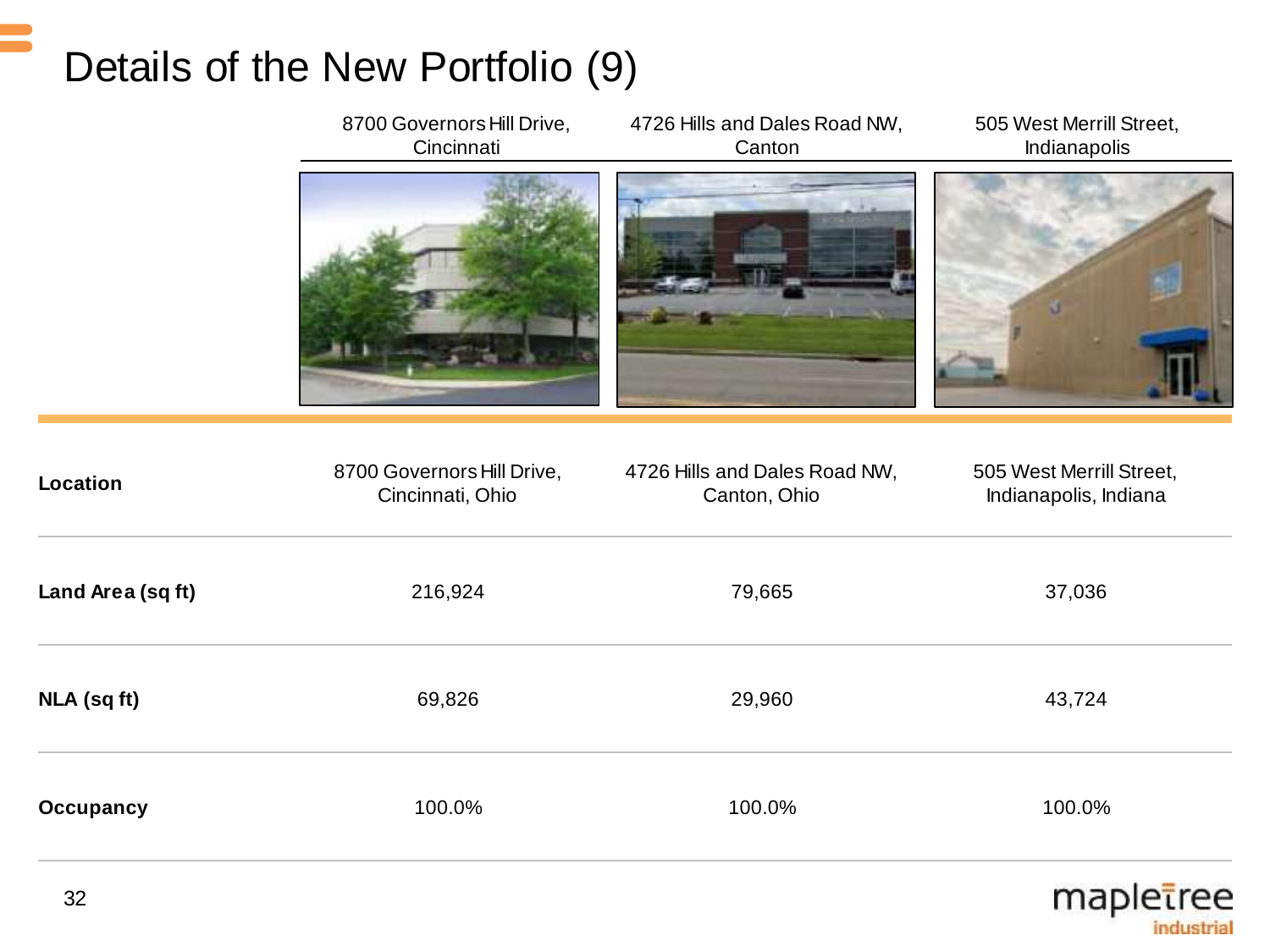# Details of the New Portfolio (10)

|                   | 5225 Exchange Drive,<br>Flint           | 3255 Neil Armstrong Blvd,<br>Eagan            |  |
|-------------------|-----------------------------------------|-----------------------------------------------|--|
|                   |                                         |                                               |  |
| <b>Location</b>   | 5225 Exchange Drive,<br>Flint, Michigan | 3255 Neil Armstrong Blvd,<br>Eagan, Minnesota |  |
| Land Area (sq ft) | 110,231                                 | 343,349                                       |  |
| NLA (sq ft)       | 32,500                                  | 87,402                                        |  |
| <b>Occupancy</b>  | 100.0%                                  | 100.0%                                        |  |

![](_page_32_Picture_2.jpeg)